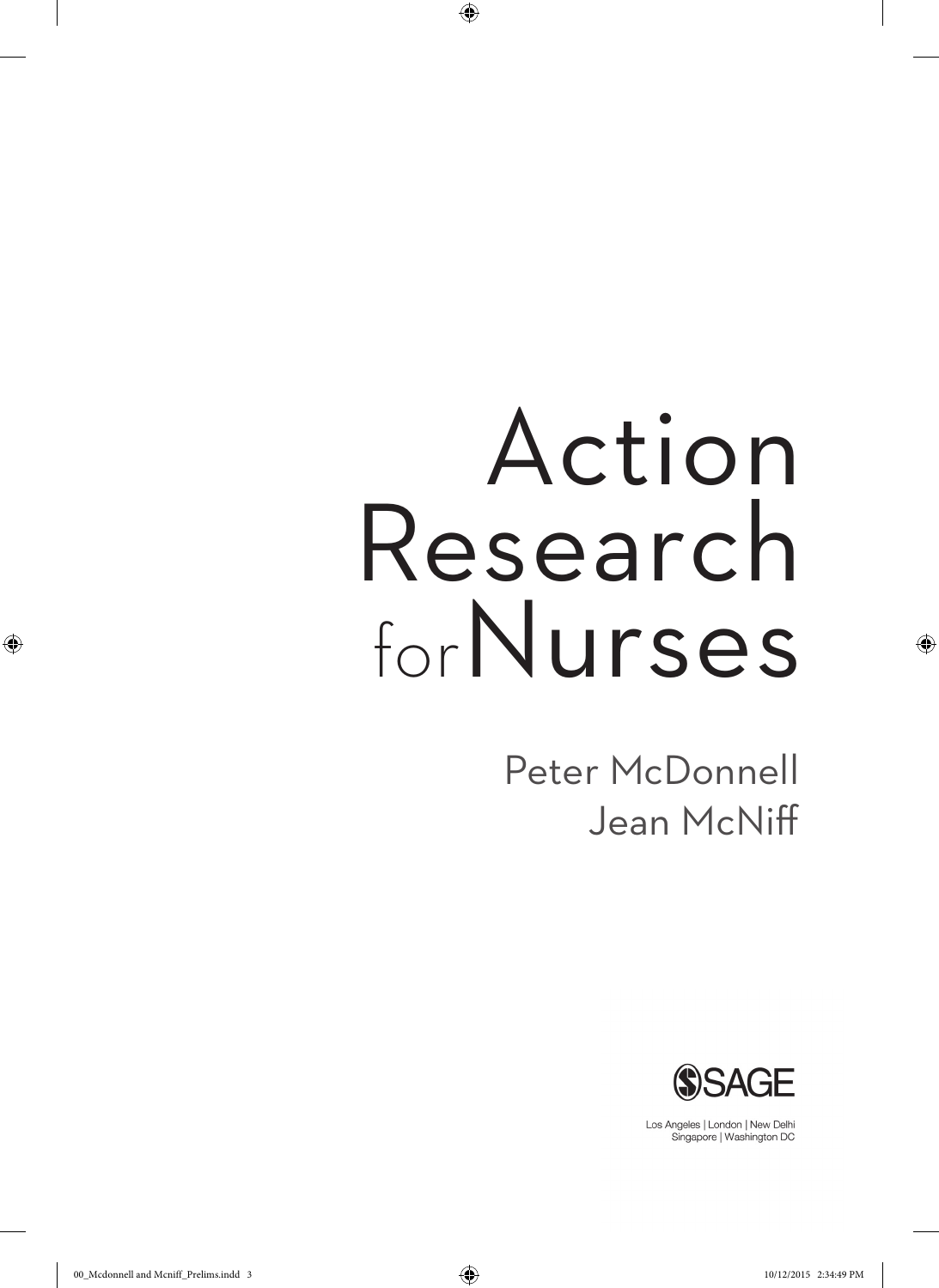

Los Angeles | London | New Delhi Singapore | Washington DC

SAGE Publications Ltd 1 Oliver's Yard 55 City Road London EC1Y 1SP

SAGE Publications Inc. 2455 Teller Road Thousand Oaks, California 91320

SAGE Publications India Pvt Ltd B 1/I 1 Mohan Cooperative Industrial Area Mathura Road New Delhi 110 044

SAGE Publications Asia-Pacific Pte Ltd 3 Church Street #10-04 Samsung Hub Singapore 049483

Peter McDonnell and Jean McNiff 2016

First published 2016

⊕

Apart from any fair dealing for the purposes of research or private study, or criticism or review, as permitted under the Copyright, Designs and Patents Act, 1988, this publication may be reproduced, stored or transmitted in any form, or by any means, only with the prior permission in writing of the publishers, or in the case of reprographic reproduction, in accordance with the terms of licences issued by the Copyright Licensing Agency. Enquiries concerning reproduction outside those terms should be sent to the publishers.

#### **Library of Congress Control Number: 2015939590**

#### **British Library Cataloguing in Publication data**

A catalogue record for this book is available from the British Library

Assistant editor: James Piper Production editor: Katie Forsythe Copyeditor: Rosemary Campbell Marketing manager: Camille Richmond Cover design: Shaun Mercier Typeset by: C&M Digitals (P) Ltd, Chennai, India Printed and bound by CPI Group (UK) Ltd, Croydon, CR0 4YY



Editor: Mila Steele

⊕

ISBN 978-1-4739-1939-6 ISBN 978-1-4739-1940-2 (pbk)

At SAGE we take sustainability seriously. Most of our products are printed in the UK using FSC papers and boards. When we print overseas we ensure sustainable papers are used as measured by the Egmont grading system. We undertake an annual audit to monitor our sustainability.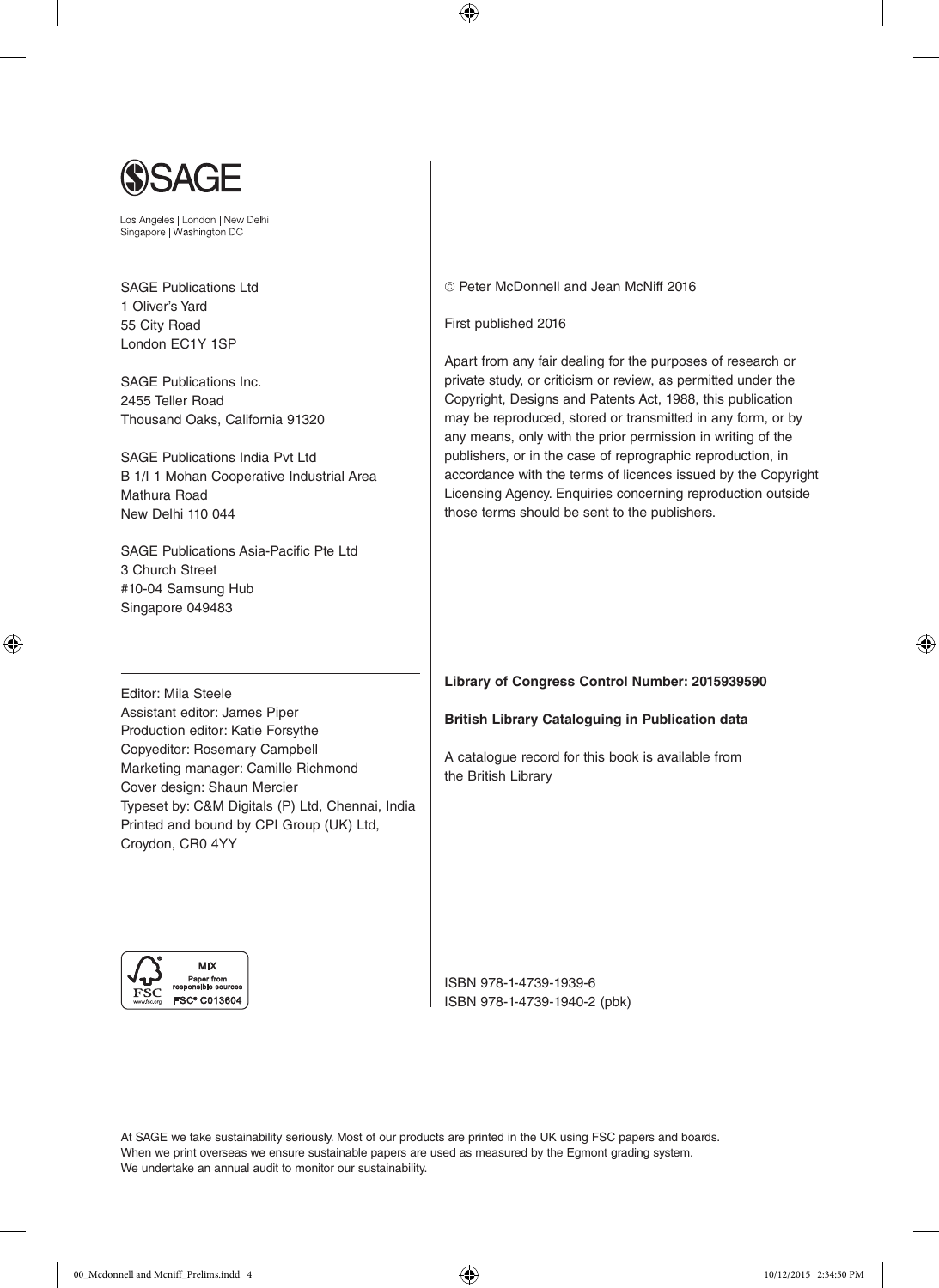# **ONE**

 $\bigoplus$ 

# What do you need to know about action research?

This chapter is about what action research is and what it means for nurses to do it. The chapter asks questions such as:

- What do you need to know about action research? Why do you need to know it?
- How do you do action research?
- What are the core assumptions of action research?

Briefly, action research is a form of enquiry that helps you as a nurse find ways to evaluate and improve your practice where necessary. You learn how to do things differently, which means that you create new knowledge about what you are doing. Doing action research also enables you to communicate this new knowledge to others so that they can learn from you how they might do the same. Potentially you can contribute to other people's learning and thereby to the development of your profession. Action research is therefore by nature educational.

To appreciate what action research involves and how to do it means first appreciating what is involved in doing all kinds of research. This chapter is organised to address the following questions:

- 1. What is involved in all kinds of research?
- 2. What do you need to know specifically about action research? Why do you need to know it?
- 3. What are the core assumptions of action research?
- 4. What are the purposes and uses of action research?

Chapter 2 develops these ideas by asking why it is important for nurses to do action research, how the knowledge generated may be used, and some of the choices involved.

First, then, consider what is involved in all kinds of research.

⊕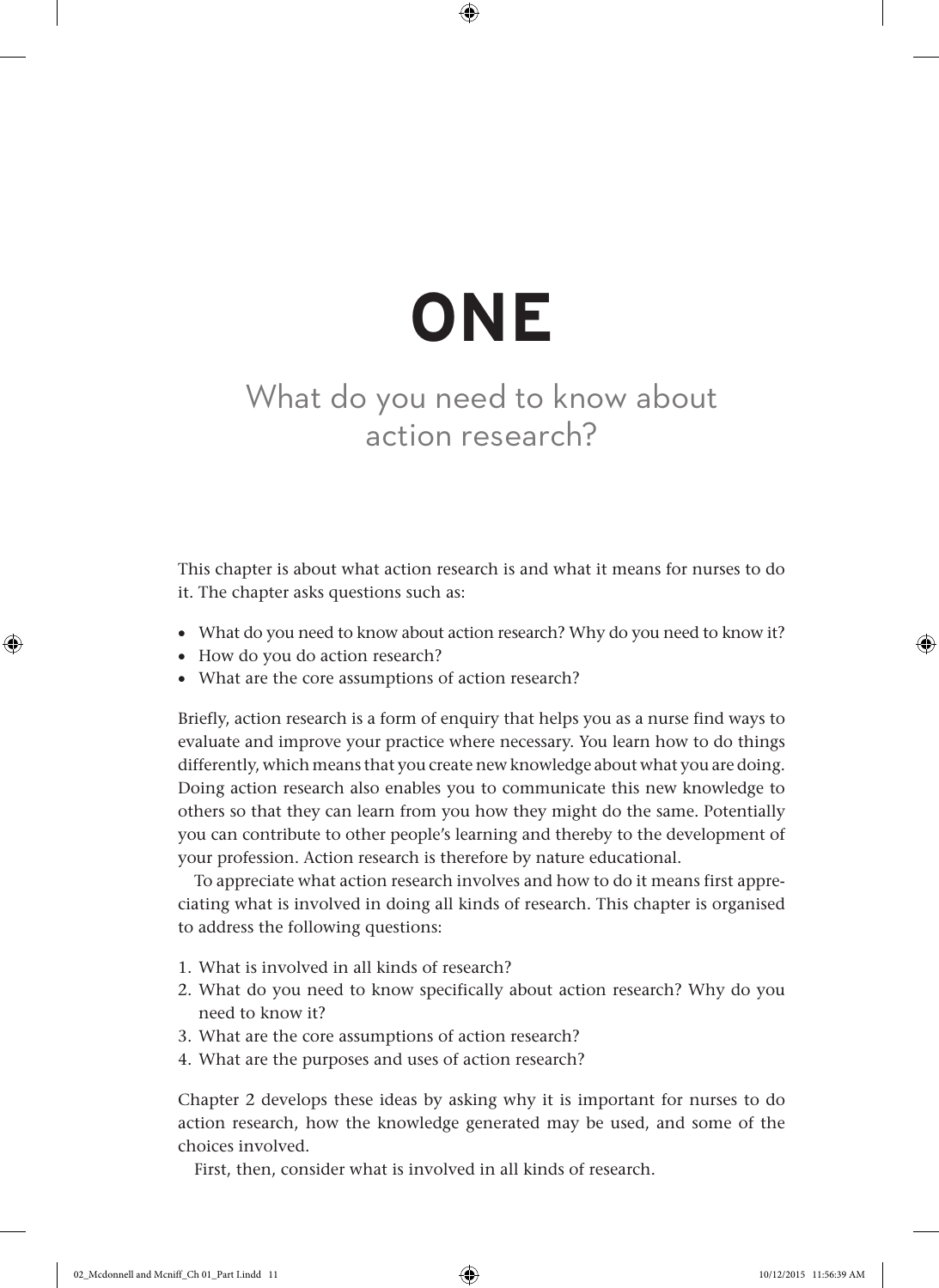# **1. WHAT IS INVOLVED IN ALL KINDS OF RESEARCH?**

⊕

All research, including action research, involves the following:

- Doing research enables you to make a claim to knowledge. You test the validity (truthfulness, believability) of the claim through gathering data and generating evidence, with a view to contributing to new theory.
- The research contains a philosophical base, which gives you explanations for the research and its methodology. You can state the reasons and purposes for doing it, and for doing it in a particular way.
- The research has a practical element, which contains advice about the methodological steps involved in order to achieve its reasons and purposes.
- The research contains a written element, which serves to communicate the research findings.
- The research requires critical reflection, which enables you to articulate the significance of what you have done and found, and what needs to be done next.

#### Doing research enables you to make a claim to knowledge

Research is always about knowledge, whether this means discovering knowledge and finding things out that you did not know before (the knowledge is new for you), or creating original knowledge that no one knew before (the knowledge is new for everyone). As a nurse you can contribute to existing knowledge of the field; this could be in the general field of nursing, or in a specialised field such as psychiatric nursing or children's nursing.

If you wish to make a knowledge claim (you claim that something is known now that was not known before, whether by you or someone else), you need to test its validity, that is, to demonstrate its truthfulness or believability. Testing and demonstrating the validity of knowledge claims therefore comes to stand as a sign of researcher authenticity and responsibility. When you write your dissertation or report, virtually the entire text is given over to testing and demonstrating the validity of your knowledge claim. How you do this is explained in Chapter 7.

The knowledge you create can contribute to new theory. Broadly speaking, the word 'theory' means 'explanation'. You can say, 'I have a theory about [I think I can explain] how and why we can help psychiatric patients be more involved in their own wellbeing'. We all have millions of theories like this that guide our everyday practices. When you actively research your practices and come up with innovative ideas about how to involve psychiatric patients in their own wellbeing and why you should do so, you can claim two things:

02\_Mcdonnell and Mcniff\_Ch 01\_Part I.indd 12 10/12/2015 11:56:39 AM

♠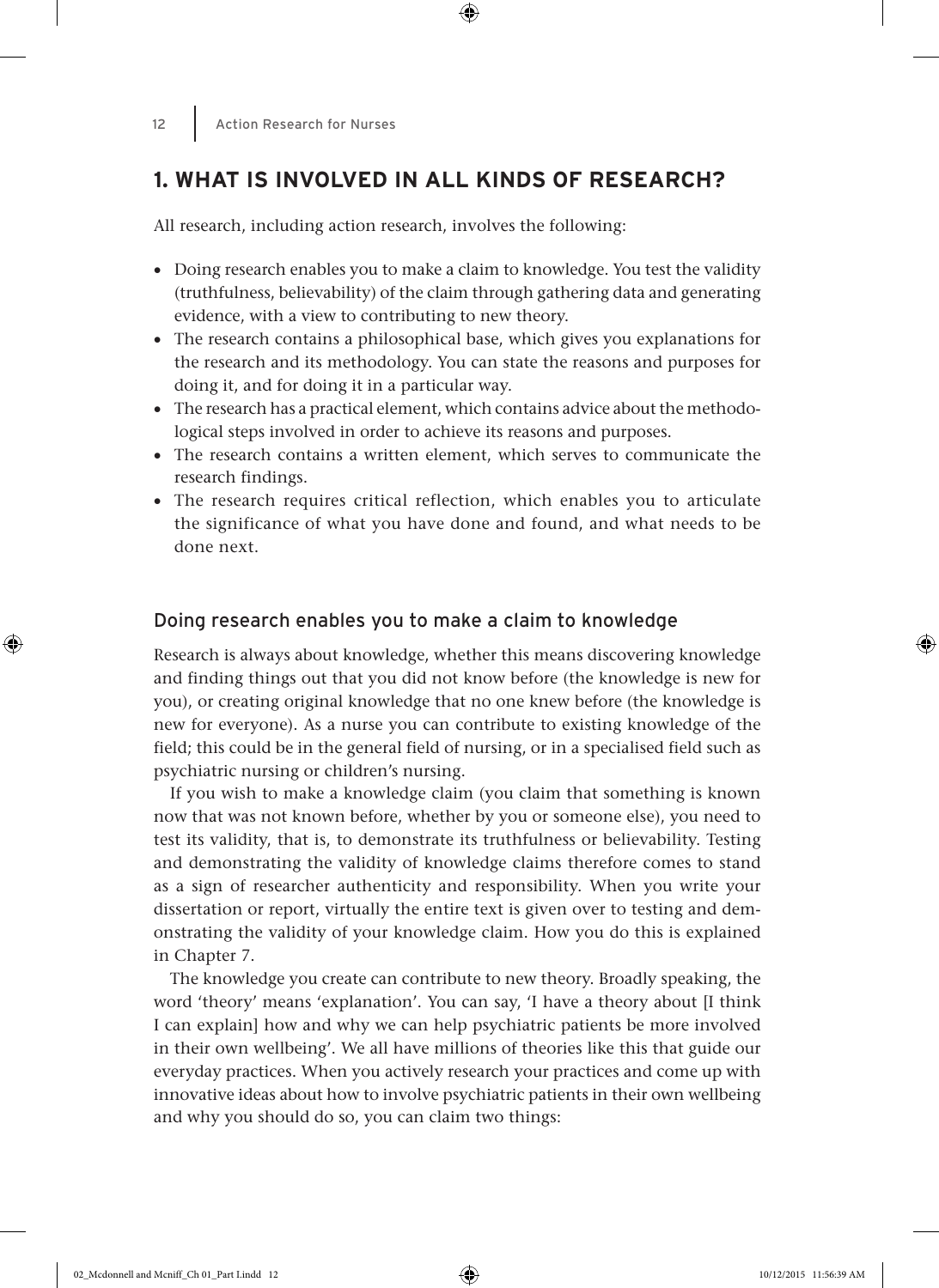1. You can claim these ideas as new knowledge, and say, 'I have developed strategies for engaging psychiatric patients in their own wellbeing'.

 $\textcircled{\scriptsize{*}}$ 

2. You can also claim that you have generated a theory of practice: this means you can explain how and why you have developed new strategies. When you generate theory, you outline the reasons and purposes for what you are doing, explain how this is grounded in appropriate research procedures, and show how the validity of your emergent knowledge claims has been tested against the stringent critique of peers and others.

Consider these knowledge claims:

- [I know that] Mr Green is recovering well.
- I have studied counselling and developed my therapeutic skills.
- I know the importance of reflective practice in nursing.

Each claim implies that you know what you know and you know how you have come to know it.

To get to this point of articulating claims to knowledge and the processes that have led up to them, it is useful to be able to use some specific terminology, especially the words 'ontology, 'epistemology' and 'methodology'.

**Ontology** refers to a theory of being, how you view yourself. Your ontological values are to do with matters of identity and inform who you think you are.

**Epistemology** refers to a theory of knowledge, a theory of knowledge acquisition and creation, and a theory of testing the validity of knowledge claims: in other words, you are able to say what you know and how you have come to know it, and explain how you have checked that what you say may be believed.

**Methodology** refers to how we do things. It is different from 'methods', which refers to specific techniques such as when gathering or analysing data.

#### The research contains a philosophical base, which gives you explanations for the research and its methodology

Research is never undertaken in a vacuum: you need to give reasons for doing it (say why the research is necessary) and your purposes (say what you hope to achieve). Research therefore becomes political, because it aims to destabilise and possibly change established personal, social and institutional structures through developing new thinking and practices. This carries implications for researchers, because it then becomes their responsibility always to interrogate contexts that are otherwise taken for granted. Several major authors speak about the need for critique. Hannah Arendt uses the analogy of a pearl diver 'who descends to the bottom of the

♠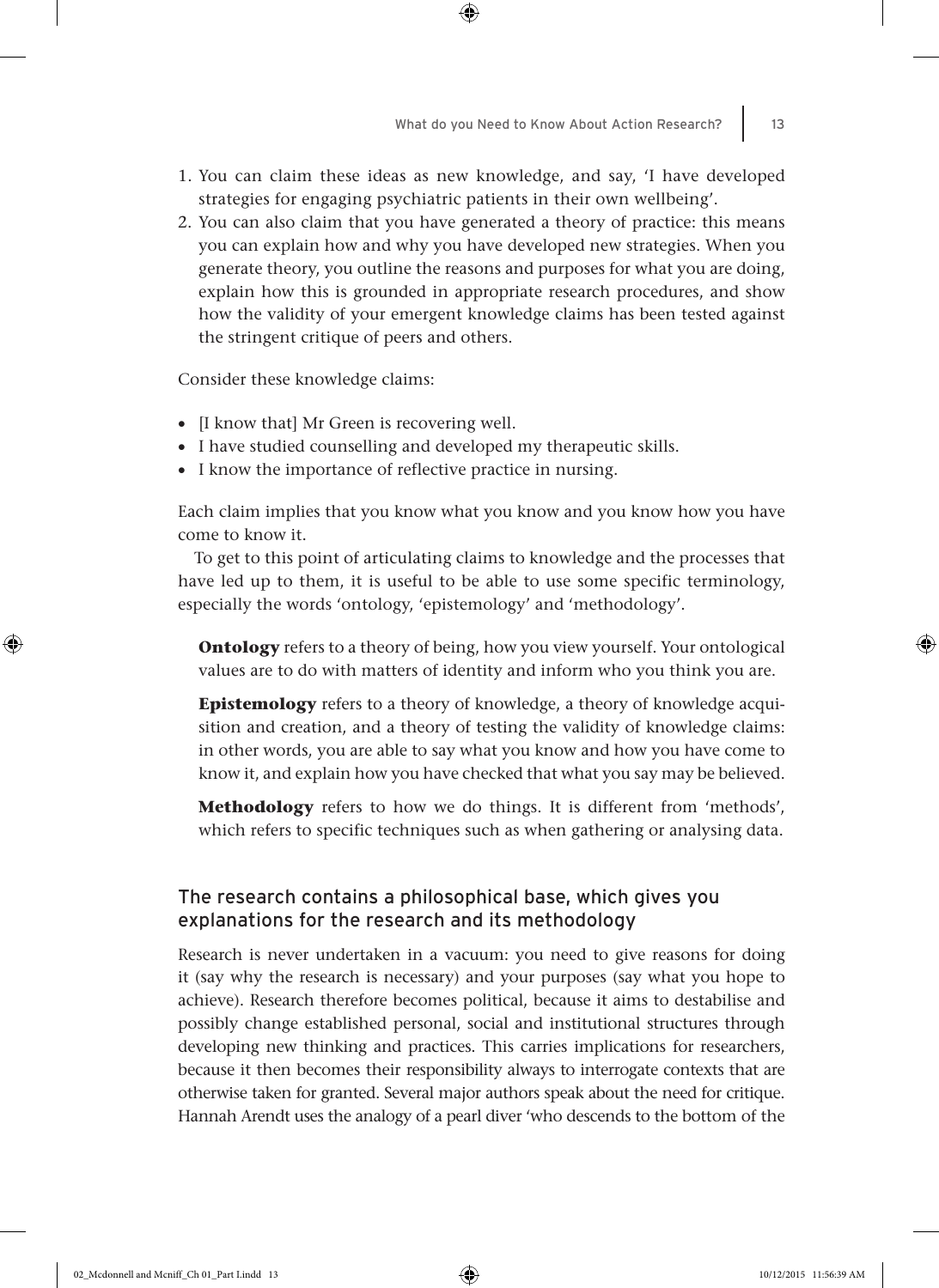sea … to pry loose the rich and the strange, the pearls and the coral in the depths and to carry them to the surface …' (Arendt, 1968: 205). Foucault constantly emphasises the need to 'make the familiar strange' (e.g. Foucault, 1980a).

 $\textcircled{\scriptsize\textsf{P}}$ 

Interrogating contexts helps us to become aware of what is going on, and of our own social, political and historical situatedness, that is, our involvement in the situation we are investigating. We tend usually to take these things for granted without questioning them. Bourdieu (1990) uses the analogy that a fish does not know it is in water. By doing research we can make ourselves aware that we are in water, and of the state of the water we are in and where it comes from. We especially become aware of how we learn to accept what is said and not to interrogate the language used to communicate messages. These matters are especially meaningful for nursing. Rolfe (1996, 1998), for example, tells the story of how, historically, nursing has been positioned as subservient to medicine; how nurses' knowledge still remains subjugated; and how many members of the establishment still refuse to accept nurses' theories of practice as serious contributions to the field. It is the same issue outlined by al-Takriti (2010), who speaks about 'negligent mnemocide', when colonised people's collective memories are eradicated through the imposition of the coloniser's language and traditions. Many of the nurses we spoke with in our research appeared to feel something similar: many felt that a huge part of their own knowledge base had been erased because it does not fit into the currently accepted models. Perhaps, instead of discounting those aspects for which we have no language to describe or means to measure, we should develop a new language by carrying out research into our own work areas that is more relevant and fit for purpose than the accepted dominant form.

# The research has a practical element, which contains advice about the practical steps involved in order to achieve its goals and purposes

All research is, in Stenhouse's (1983) words, 'systematic enquiry made public'. Action research has the additional element of contributing to social transformation towards democratic and egalitarian ways of being (McNiff, 2013).

However, there are different kinds of research, each with their own methodologies, forms and methods. Conventional social science research, which is the basis for most nurse research, tends to adopt a linear format. It begins with a hypothesis and follows a straight path towards a final answer:  $a \rightarrow b \rightarrow c \rightarrow d \rightarrow$ the end, aiming to show the cause and effect relationship of 'If x, then y'. Action research, on the other hand, is generally understood to follow a cyclical process of plan  $\rightarrow$  act  $\rightarrow$  observe  $\rightarrow$  reflect  $\rightarrow$  re-plan ... though there are many variations on the theme (see Figure 1.1).

02\_Mcdonnell and Mcniff\_Ch 01\_Part I.indd 14 10/12/2015 11:56:39 AM

♠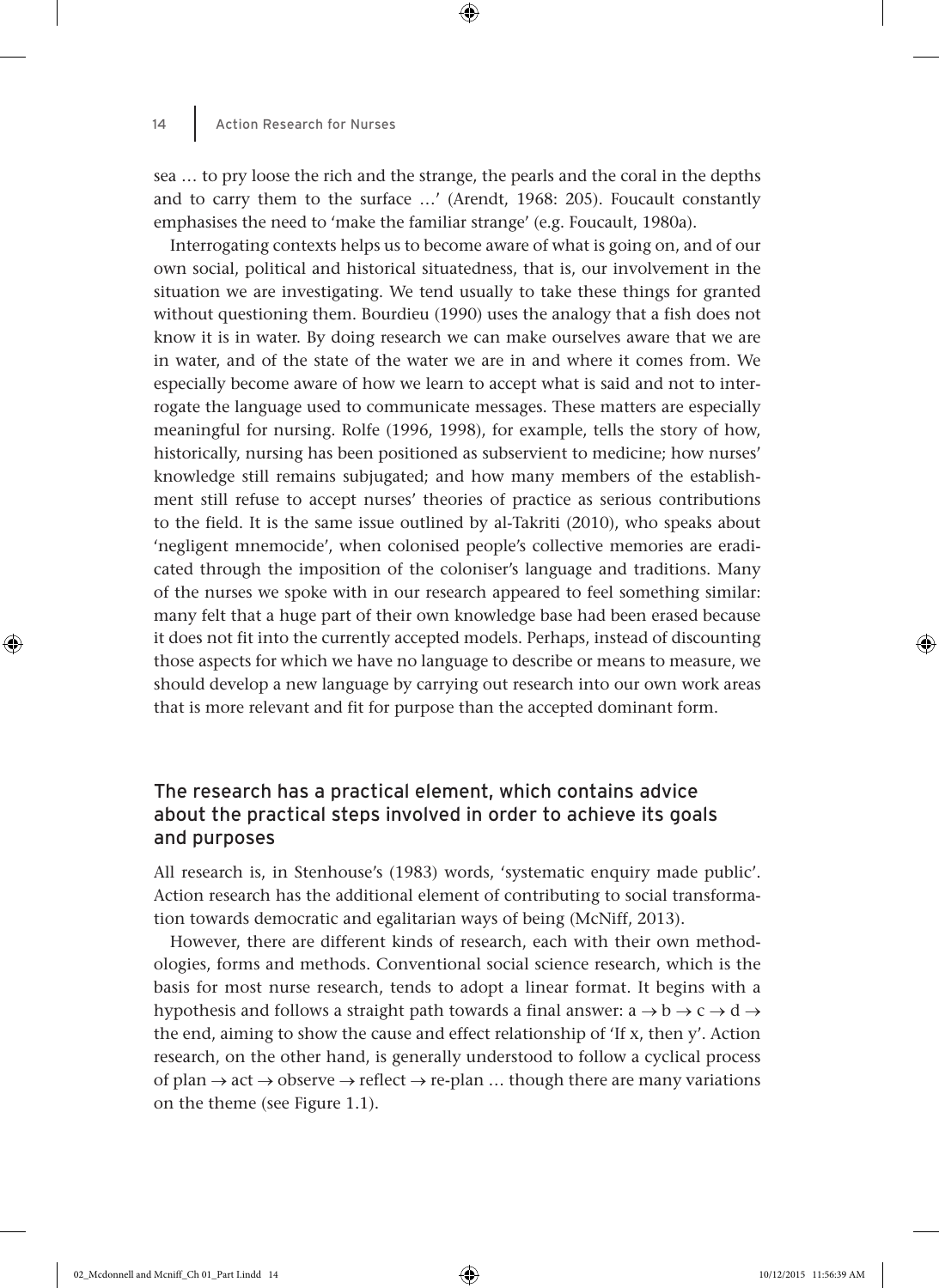

 $\bigoplus$ 

**Figure 1.1** The cyclical nature of action research

The metaphors of action research are those of emergent processes with mutual reciprocal influence, where the whole contains multiple interrelated parts and each part contains the whole within itself (see for example, Sumara and Davis, 2009). This complex systems perspective is different from a reductionist perspective that

… generates knowledge and understanding of phenomena by breaking them down into constituent parts and then studying these simple elements in terms of cause and effect. With systems thinking the belief is that the world is systemic, which means that phenomena are understood to be an emergent property of an interrelated whole. *Emergence* and *interrelatedness* are the fundamental ideas of systems thinking. (Flood, 2001: 133, emphasis in original)

These ideas about emergence and interrelatedness are especially relevant to nursing, which is about helping others to move back into wellbeing and maintain their sense of coherence as a whole person. Nursing itself has moved beyond the curative and preventative models of the 1990s towards a twenty-first-century relational view, which we develop in this book as a dialogical model. The ideas are also important because they show the theoretical commensurability between the philosophy and methodology of action research and nursing. In action research researchers work collaboratively with one another, while in nursing the patient is not seen as a 'what' (a case or the recipient of a procedure: see also Liaschenko, 1997) but as a 'who', an active partner in a constellation of other agents and actors, a participant in a dialogue of equals. This has considerable implications for the ethics of nursing (Chapter 3) and the development of an educational, dialogical view of nursing.

⊕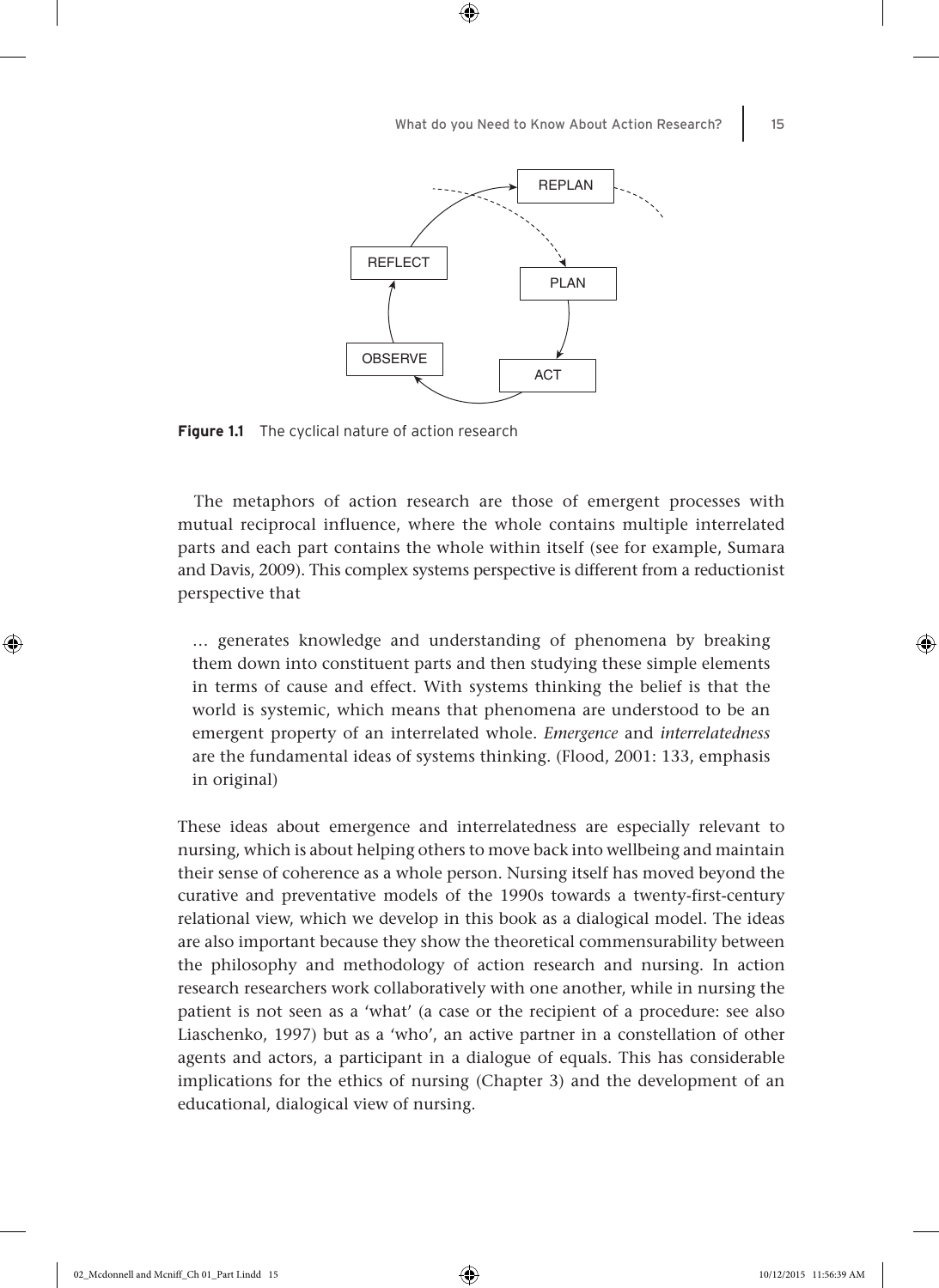# The research contains a written element, which serves to communicate the research findings

Research of all kinds needs to be made public in order to communicate its findings and knowledge claims and its potential significance for different areas. Writing is not an add-on undertaken after the event but is a main vehicle for making sense of practices. It serves many purposes in research, including the production of reports, writing for a higher degree, and writing articles for publication in academic and peerreviewed journals (Williamson et al., 2012: 170–187; see also Burnard et al., 2011).

⊕

Writing can also act as a form of reflective practice, a process of making explicit what is implicit. This is a core aspect of professional learning: Schön (1983, 1995), Eraut (1994) and Sternberg and Horvath (1999) all speak about the need to recognise professional competence as rooted in the tacit knowledge of the practitioner. Within a clinical nursing context, Higgs and Titchen (2001) emphasise that knowledge always belongs to a knower, and that professional craft knowledge is essential to nursing competence. Using the analogy of an iceberg, Titchen and Ersser (2001: 48) make the point that 'only the tip of the iceberg is available for critical, public scrutiny and for its acquisition by others in their development of expertise'.

Writing therefore can act both as a means to record events and articulate their significance as well as a means of reflection and analysis. The capacity to reflect on one's actions and thinking, and to reframe these in light of better understandings is the basis for improving one's understanding of personal practice and of reframing existing frames of understanding (Schön and Rein, 1994).

# The research requires critical reflection, which enables you to articulate the significance of what you have done and found, and what needs to be done next

When we do research we always need to ask, 'So what? What is the point of doing it?' Sennett (2008) tells the story of how Hannah Arendt stopped him in the street to make sure he would communicate through his writing the fact that 'people who make things usually don't understand what they are doing' (p. 1). Research is a form of making, creating knowledge that did not exist before. But it can also be like Pandora's box, where evils are released as well as good things. When you do research be as clear as possible about what you are doing it for. The purpose of action research is always to influence processes of personal and social change. Check also that you are living in the direction of your values and not compromising them. This kind of conflict of values is illustrated by a comment from one of our research participants:

I was offered the attractive opportunity to do research on two products and do a comparative analysis of them. I was told my research would benefit patients. However, on closer inspection I came to the conclusion that the two products were made by the same company, and any research report I produced would

02\_Mcdonnell and Mcniff\_Ch 01\_Part I.indd 16 10/12/2015 11:56:40 AM

♠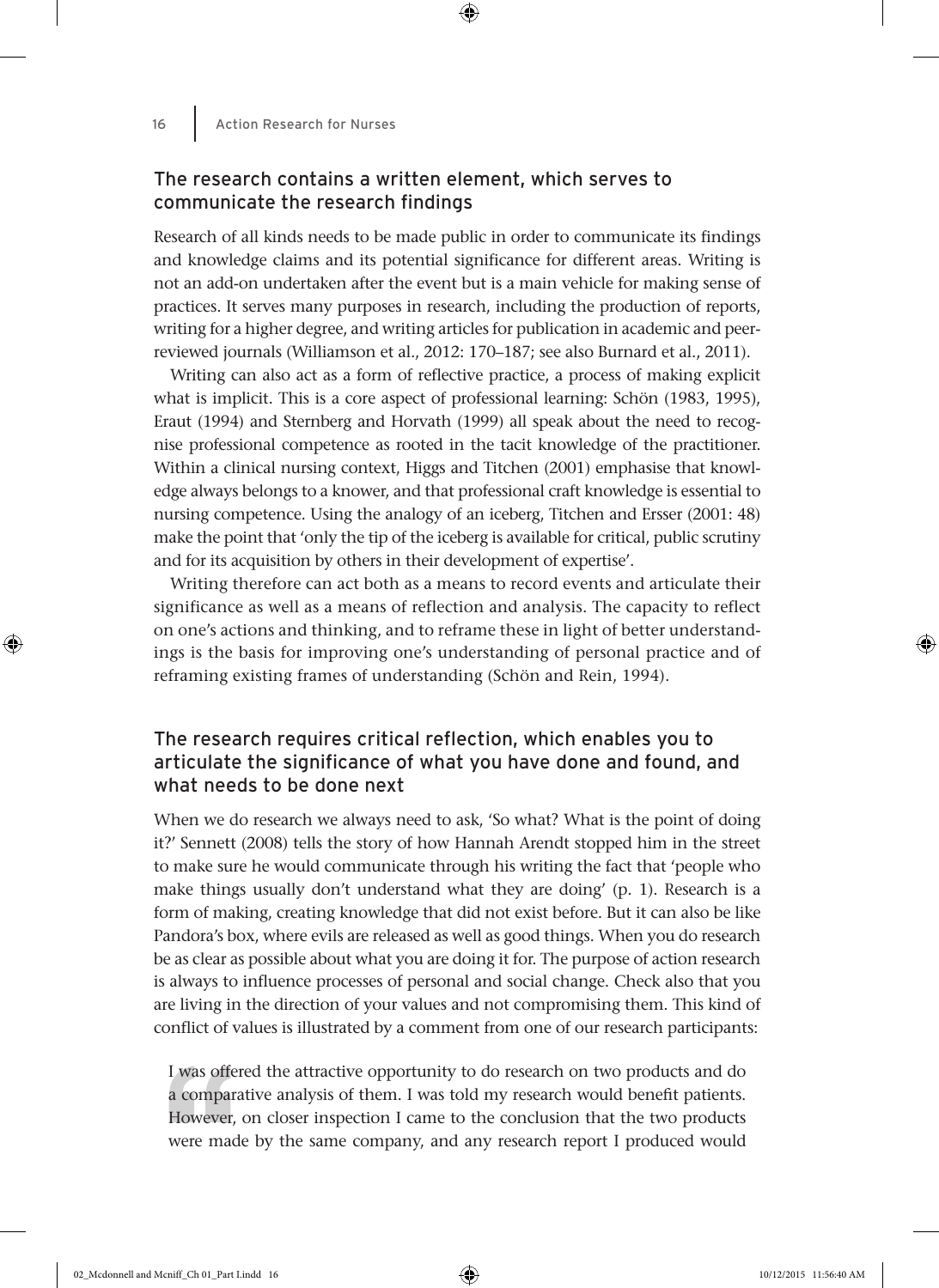have little benefit for the patients, and would mainly benefit the company. I decided against doing the research.

 $\textcircled{\scriptsize{*}}$ 

However, while reflection is essential in helping us to be clear about our reasons and purposes, reflection alone is insufficient to effect social change. Social change happens when people think about things and decide to take focused action. Mendieta reports Rorty's views that:

When faced with opponents who don't share our worldview … we cannot hope to refute them, but we can concretely elucidate our worldview in the hope that it will make their worldview look untenable. 'There is no answer to a redescription', [Rorty] pronounced, 'save a re-re-description'. (2006: 10–11)

Mendieta terms this 'incremental redescription', which is what often happens in action research: we take action, reflect, re-act, re-reflect, and so on, in a never ending incremental flow of expanding action and reflection.

Now consider what is involved specifically in action research.

# **2. WHAT DO YOU NEED TO KNOW SPECIFICALLY ABOUT ACTION RESEARCH? WHY DO YOU NEED TO KNOW IT?**

This section addresses the following issues:

- 1. What action research is and what it is not.
- 2. How do you do action research?

#### What action research is and what it is not

First, consider what action research is.

#### What action research is

Action research is a form of enquiry that enables practitioners in every job and in every walk of life to evaluate what they are doing and to find ways of doing it better. They look at their practice and the contexts they are in and ask, 'What am I doing? Is it satisfactory? If not, why not?' This helps them to take stock of and evaluate what they are doing. They also ask, 'What can I do to improve my practice? Why should I do this?' This helps them to take control of their practice and find ways of improving it as they see fit. They then systematically investigate it with the aim of describing and explaining what they are doing to other

02\_Mcdonnell and Mcniff\_Ch 01\_Part I.indd 17 10/12/2015 11:56:40 AM

♠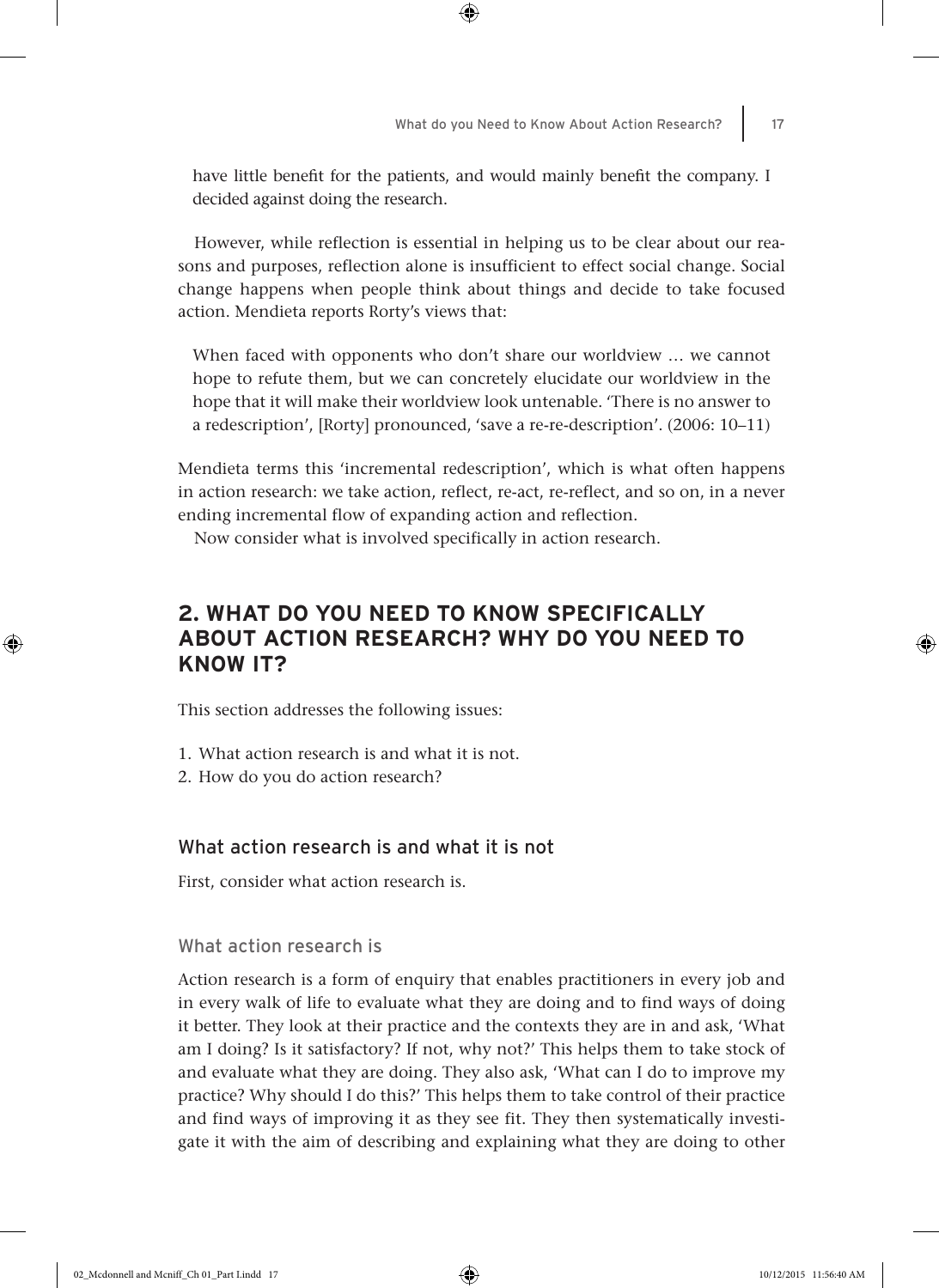people and why they are doing it. The descriptions and explanations they give come to act as their personal professional theories of practice, which they can then share with others, and from which others may learn if they wish. When nurses improve their personal and collective knowledge of their practices they can use this knowledge to enhance the quality of their professionalism, as well as contribute to its enhancement and democratisation. Importantly they are able to identify patient needs, extend their practices out to their patients, and explain what they are doing and why they are doing it. Action research questions often take the form, 'How do I …?' or 'How do we …?' In this case nurses could develop individual or group research programmes around the questions:

⊕

- • How do I help patients to take more informed control of their own medication? This will lead to greater independence and earlier identification of possible side effects.
- How can we teach new staff the essentials of oxygen administration and develop awareness of individual patients' requirements and responses?

#### What action research is not

♠

Action research is not conventional scientific or social scientific research; action research and social science traditions are different in core respects of intent and methodology.

The aim of scientific research is to predict and control what will happen through demonstrating a cause and effect relationship between variables. You can test the effect of a drug on patient recovery through randomised controlled trials*.* A lot of nursing research takes the form of social science research and is based on the same assumptions and principles. It is assumed that you can influence a patient's progress through applying a specific procedure and monitoring the subsequent results. However, these approaches can be limited, mainly because they assume a simplistic cause and effect relationship*.* Real-world nursing is not like this. Patients are real people and need personalised care and comfort, much of which cannot be explained in terms of simplistic cause and effect relationships.

Social science perspectives permeate nurse education (Rolfe, 1998). It is assumed that nurses should learn a given body of knowledge and apply it to their practices. This often leads to what is called 'the theory-practice gap', that is, when well-formed 'pure' theory cannot be mapped onto untidy, frequently chaotic real-world practices. Sadly this assumption that theory can be directly applied to practice has often led to catastrophic practices, where nurses have focused so much on getting the application of theory right that the personal needs of patients have gone unnoticed. At least a positive outcome is that calls are now made for nurses to research their own practices and make their accounts public (see The King's Fund 2013 report). This means that nurses should do action research, which is premised on the idea that nurses (and all practitioners) can and should research their own practices.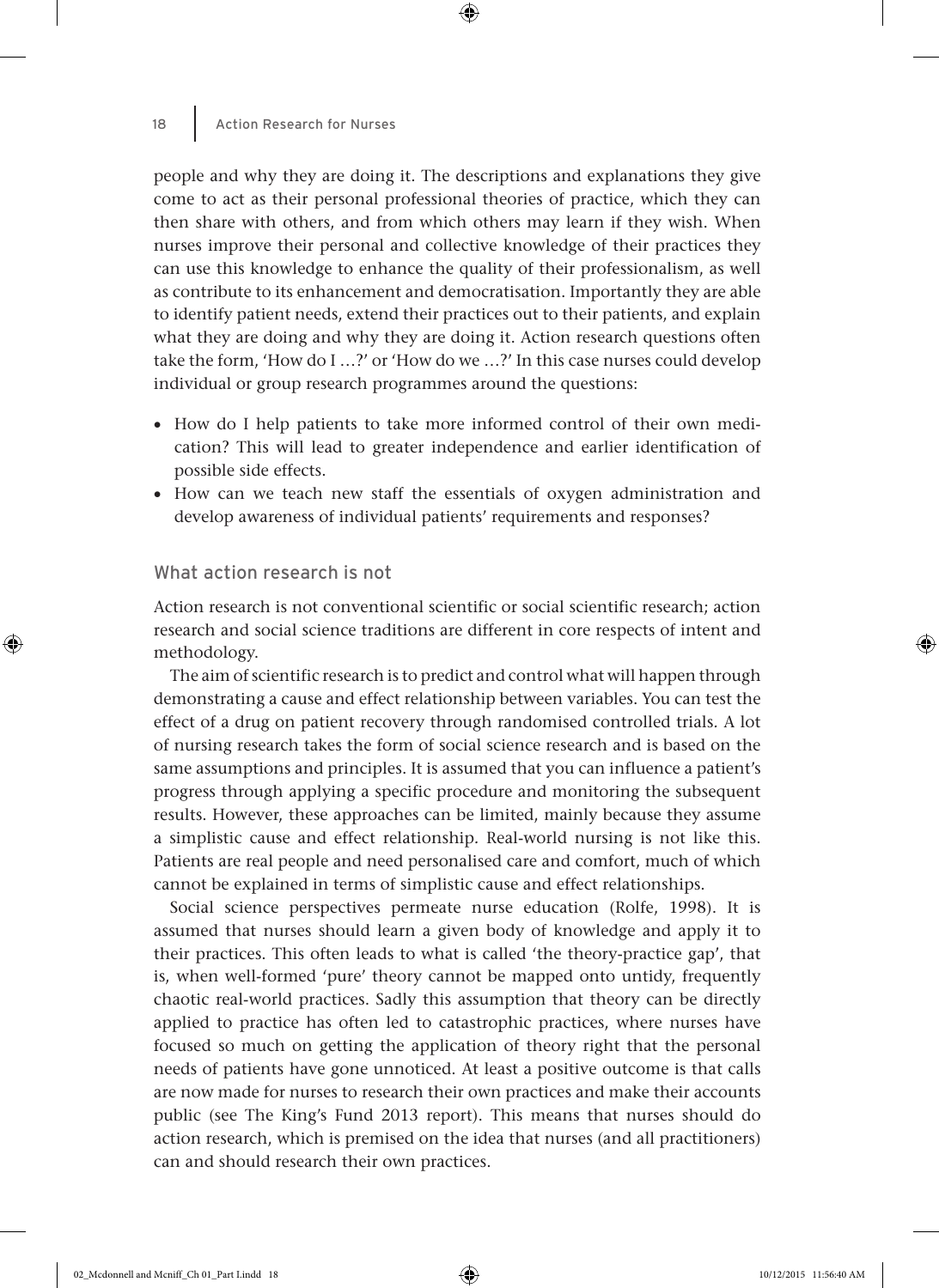These different research perspectives lead to different researcher positionalities. In social science forms, researchers stand outside a situation and ask, 'What are those people over there doing?' This kind of outsider research (also called 'spectator research') adopts an externalist, objectivist stance. Action research is usually insider research. Nurses see themselves as part of the context they are investigating and ask, 'Are we doing this right? How do we improve our work as necessary?' If they feel their work is reasonably satisfactory, they produce authenticated evidence to show why this may be the case. If they feel something needs improving, they work on that aspect, keeping records and producing regular oral and written progress reports about what they are doing.

 $\textcircled{\scriptsize{*}}$ 

Here are some examples of questions asked about nursing practices that show the difference between a social science outsider perspective and an action research insider perspective.

Examples of social science outsider questions are:

- • What is the relationship between nurses' practice-based knowledge and the quality of patient care?
- What is the best way to apply a dressing?
- What is the effect of regular hydration practices on patients' wellbeing?

Examples of action research insider questions are:

- How do I improve my practices as a nurse for the benefit of patients?
- How do I learn to apply dressings?
- How do I ensure that patients get sufficient hydration?

Action research refers broadly to the processes involved in taking action for political action. The 'action' is always action in the world, with social and political intent: it aims to help others to live and think autonomously and enjoy full engagement with life. It means thinking carefully about what you hope to achieve, which means checking that what you intend to do will lead as much as possible to social good rather than to harm.

It is always important to remember that the term 'action research' contains two words – 'action' and 'research' – and that these refer to different things.

*Action* refers to what we do. There are different kinds of action: we can take unplanned action such as when we make a mistake in drug dosages. We can also take intentional, planned action, such as when we help patients get dressed. This is the kind of action that is relevant to action research.

*Research* refers to how we investigate and find out about what we do. We come to new understandings and create new knowledge. In action research the knowledge is always about practices, and involves investigating the reasons for, as well as the outcomes of, any actions we take.

02\_Mcdonnell and Mcniff\_Ch 01\_Part I.indd 19 10/12/2015 11:56:40 AM

♠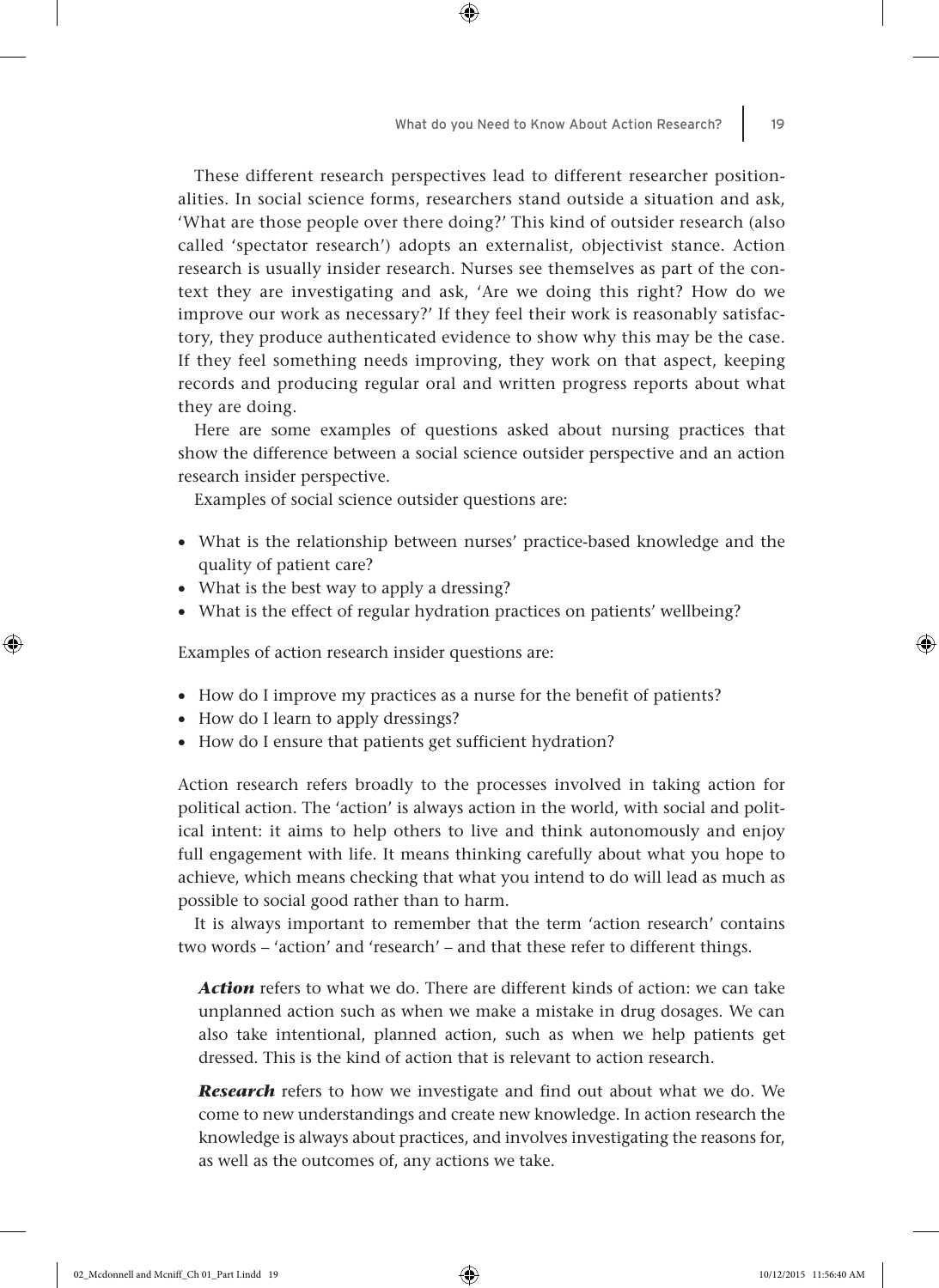A high number of our patients have asthma, even though this may not be the primary cause of admission. I noticed that many do not seem to be making the best use of their inhalers because they use them at inappropriate times and not in the way they are intended for use. This concerns me because the longterm effects could be detrimental. I decided it would be a good idea to try to give updated advice on how they could best use them. I was aware that many people feel a great sense of ownership of their condition and can resent people interfering as they see it. I decided, as first step, to have a brief discussion with a number of patients and asked them how they would feel about answering questions and having a discussion about their own inhaler usage.

 $\textcircled{\scriptsize{*}}$ 

It is also important to appreciate the difference between professional learning and doing action research. Professional learning often takes the form of action learning; for example you could:

- • initiate meetings for relatives and patients to get feedback from both parties and suggestions about how the service could be improved;
- set up brainstorming meetings among staff to solicit ideas about how to manage a ward better.

These would be action-oriented practice-based projects, but they would not be research projects because they do not fulfil research criteria such as gathering data and generating evidence. However, they can be extended to become practice-based research projects, as follows:

- • Initiate meetings for relatives and patients to get feedback from both parties and suggestions about how the service could be improved. Keep records of activities and feedback, analyse the feedback to see if the initiative is contributing to better communication and producing concrete suggestions about how services can be improved.
- Set up brainstorming meetings among staff to solicit ideas about how to manage a ward better. Keep records of activities and feedback from the meetings, analyse and collate the data from the meetings, come up with new ideas and assess their effectiveness.

These days too many texts (even those that call themselves action research texts) stop at the level of action. This gives action research a bad name and also fails to promote the idea of nurses as educational researchers rather than only practitioners.

A key point here is that action research is educational in that people learn to develop a critical stance towards their own and others' learning. Critique is essential. Without critique we accept unquestioningly what we are told, and this leads easily into fundamentalism and stasis, themselves barriers to growth.

In summary, the main purpose of doing action research is to find ways to contribute to improving the social situation we are currently in. This calls for

02\_Mcdonnell and Mcniff\_Ch 01\_Part I.indd 20 10/12/2015 11:56:40 AM

♠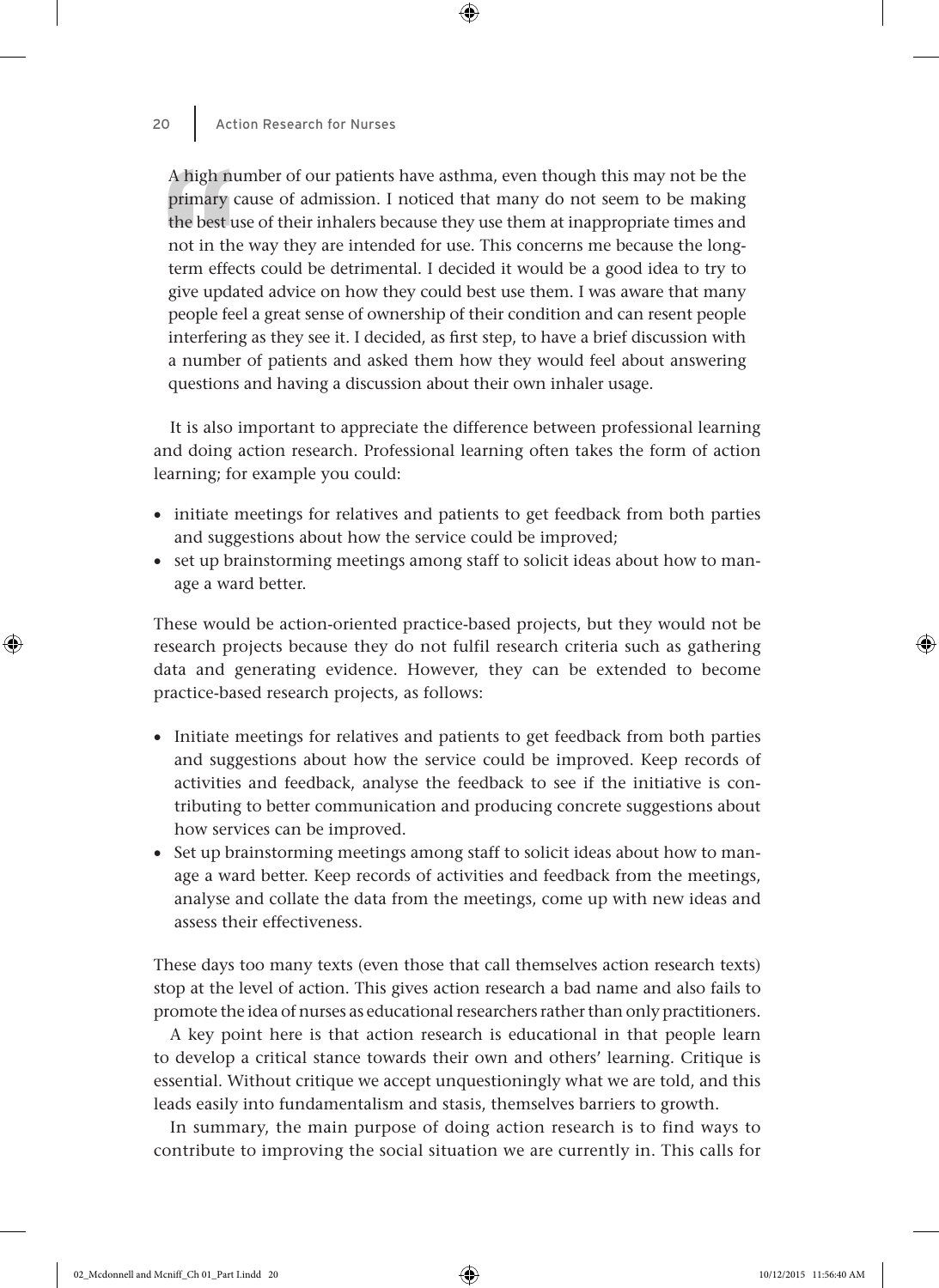wise action, which begins with developing understandings of what we are doing within our particular situation and imagining ways in which it could be better. It means developing nursing knowledge, not only knowledge about nursing.

⊕

Now look at how you do action research.

#### How do you do action research?

Action research is a practical, common-sense way of understanding a practice thoroughly and improving it as necessary. This involves critiquing what is being said by others as well as what you have come to believe. You begin by asking, 'What is going on here?' This can apply to what is going on in the social situation you are part of, and also to your own thinking and understanding. For example, you may ask, 'Why have self-discharges increased over the last year in our unit?'

Action research is a disciplined, systematic process where you:

- review your current practice in the specific social situation you are in;
- identify an area you wish to study and improve;
- gather data about the existing situation;
- ask questions about how you can improve it;
- try it out and take stock of what happens;
- continue to monitor progress and begin to generate evidence;
- • evaluate progress and establish procedures for making judgements about what is happening;
- test the validity of emerging knowledge claims;
- modify practice in light of the evaluation;
- • explain the significance of what you are doing orally or in writing.

This process tends to take the general form of a cycle of action, reflection and modified action in light of the evaluation, as in Figure 1.1 (p. 15).

This notional plan can be turned into a set of reflective questions, as follows:

- What issue do I wish to investigate? What is my concern?
- • Why do I want to investigate this area? Why is it important? Why am I concerned?
- How do I show the situation as it is? What kind of baseline data do I need to gather to do this?
- What can I do about the situation? What will I do? How will I do it?
- How will I gather data and generate evidence to show the situation as it develops?
- • How do I check that any conclusions I come to are reasonably fair and justifiable? How do I test the validity of any provisional claims to knowledge?
- How do I modify my ideas and practices in light of my evaluation?
- How do I explain the significance of what I am doing? (see also McNiff, 2013; adapted from the original Barrett and Whitehead, 1985)

02\_Mcdonnell and Mcniff\_Ch 01\_Part I.indd 21 10/12/2015 11:56:40 AM

♠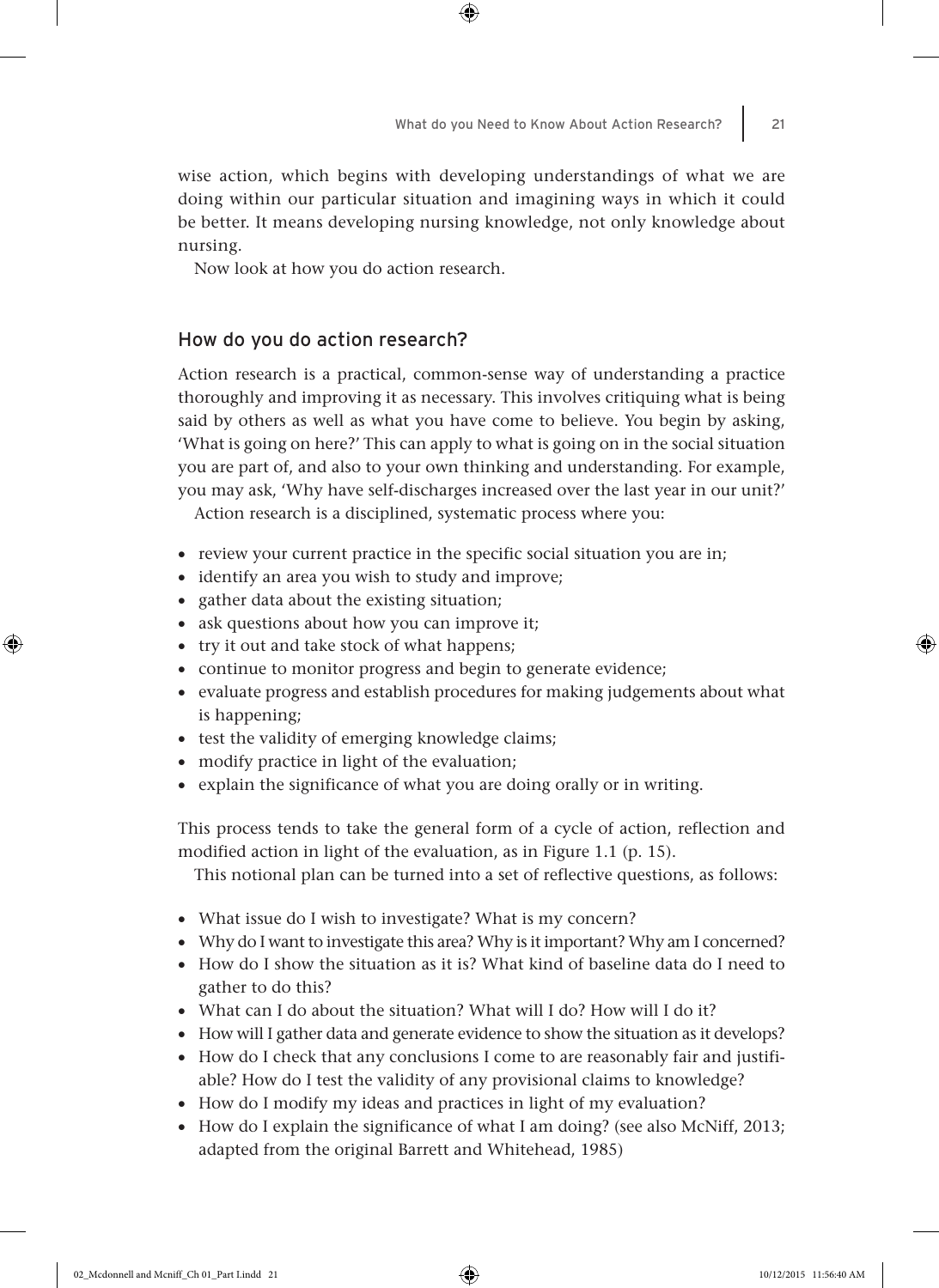In practical terms, this means that you would:

• identify a particular concern or issue that you want to find out more about;

 $\textcircled{\scriptsize\textsf{P}}$ 

- • gather initial baseline data to show what the current situation is like and show why the situation needs investigating;
- try out a different way of doing things;
- monitor what you and others are doing on an ongoing basis and continue to collect data;
- reflect on what is happening;
- generate evidence from the data and establish its authenticity:
- check out any new understandings with others;
- develop new practices in light of your findings that may or may not be more successful than previous ones;
- be prepared to explain to others the significance of what you are doing and its potential implications for others.

For example, you may wish to monitor and evaluate how well you are relating to patients and how they are responding to you, so that you can encourage them to believe in their chances of a full recovery. This is the basis of a person-centred approach to nursing (McCormack and McCance, 2010). Or you may wish to find ways of encouraging novice nurses to have greater faith in their own capacity for learning: this is the basis of an apprenticeship model of nursing. Benner (1984) outlines how nurses can develop from novice, to advanced beginner, to competent nurse, to proficient nurse, and finally to expert nurse. She makes the point that this is not simply about learning procedures but also about developing wisdom – a deep knowledge of what is involved in helping another person achieve a state of health that involves full engagement in life (see also Senge et al. (2005), who speak about the need for *presence* in practices).

A notional action plan could like this.

#### **Identify a particular concern or issue that you want to find out more about**

I need to check why Mr Brown is reluctant to start mobilising even though he had been walking unaided before admission and seems well enough to do so now.

#### **Gather initial data to show what the original situation is like and show why it needs investigating**

In my reflective diary I noted that when asked about this he was non-committal and said that he was rehabilitating well. One of my colleagues mentioned that he sometimes talked about his time in the army and showed quiet pride about his service. I noted this conversation too. When I was next changing his dressing I asked him about his experiences in the army and what he had learned. As he chatted it emerged that he felt it was unmanly to show weakness or dependency on others supporting him.

02\_Mcdonnell and Mcniff\_Ch 01\_Part I.indd 22 10/12/2015 11:56:40 AM

♠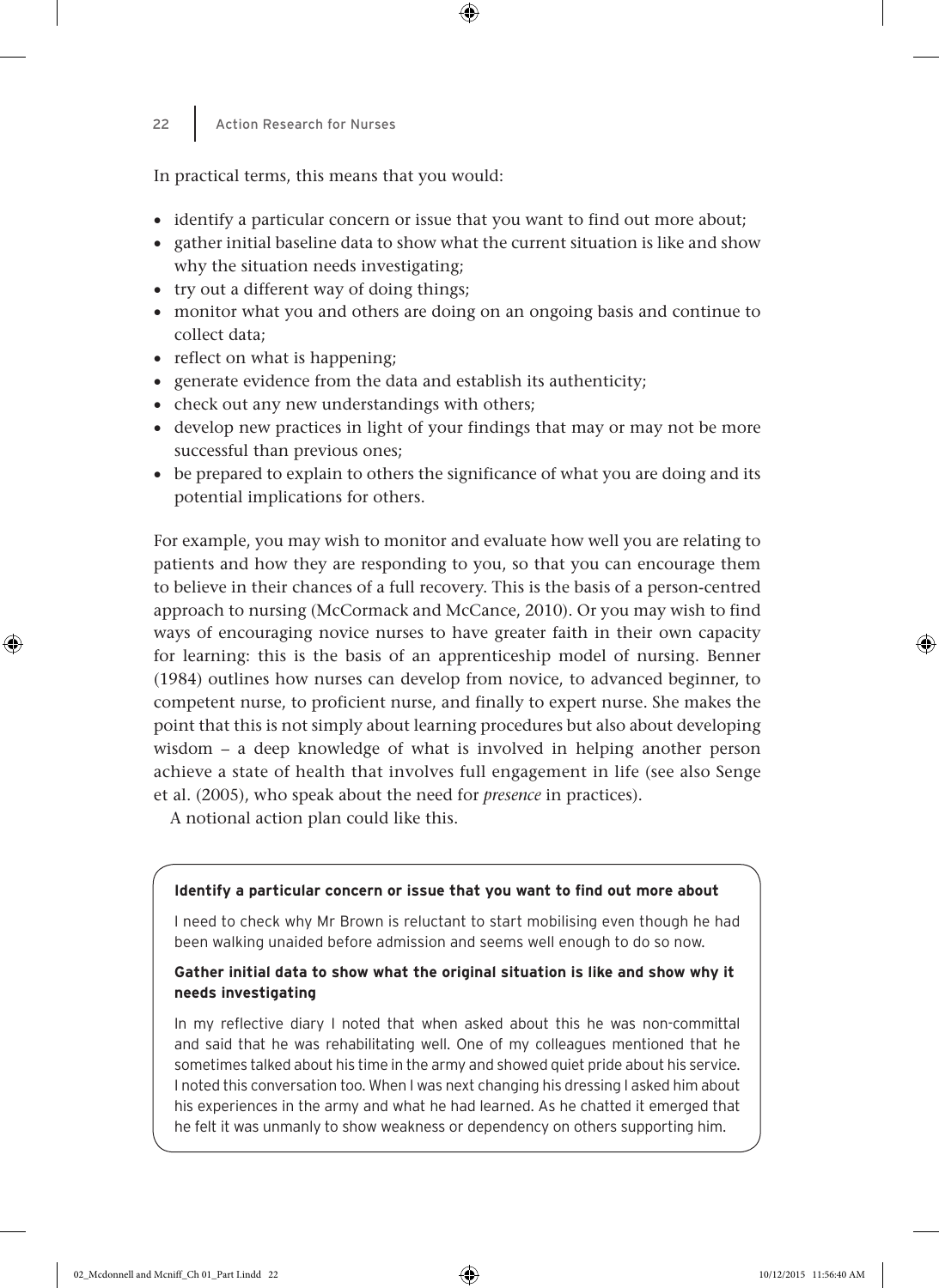#### **Try out a different way of doing things**

During our next conversations I pointed out to Mr Brown the importance of developing strategies towards gradual independence and using the available support to ensure full independence. We agreed a walking frame would give him confidence to become more ambulant and that he could lessen its use as his confidence returned.

 $\textcircled{\scriptsize\textsf{P}}$ 

#### **Monitor what you and others are doing on an ongoing basis: reflect on what is happening**

Other staff and I observed whether Mr Brown was starting to walk short distances to the toilet and sitting room. We entered our observations on the nursing notes. I chatted with Mr Brown when I met him at various places around the ward and he seemed cheerful and confident.

#### **Generate evidence from the data and establish its authenticity**

The previous notes had referred to his lack of mobilisation. Now the notes constantly referred to his walking around the ward area. I selected those pieces of data that referred to his mobility or lack of it to show the situation as it developed and to generate evidence.

#### **Check out new understandings with others**

Colleagues and I agreed that we may have initially overlooked the value of simply listening to patients' own narratives and views. We felt that we could have used initial everyday chats with Mr Brown to learn more about him and his feelings about his present situation.

#### **Develop new practices in light of your findings**

We discussed at ward meetings the benefits of using everyday interactions in a more guided or focused way to help build up our overall picture of the individual person and their reactions to their present circumstances. This shows the importance of engaging dialogically with patients. It enables and encourages them to contribute to their own care plans and have a greater sense of agency.

The process of 'observe – reflect – act – evaluate – modify – move in new directions' is generally known as action-reflection, though no single term is used in the literature. Because the process is cyclical it tends to be referred to as an action-reflection cycle (Figure 1.1), and because it is open-ended, dynamic and transformational it may be known as educational. The process is ongoing because as soon as we reach a provisional point where we feel things are satisfactory, that point immediately raises new questions and it is time to begin again. In 1984, McNiff outlined her idea that action research processes can never be seen as straight, because issues may generate other issues, which may need to be dealt with before proceeding with the main issue. She produced the model illustrated in Figure 1.2 to communicate this generative and unpredictable aspect of action research.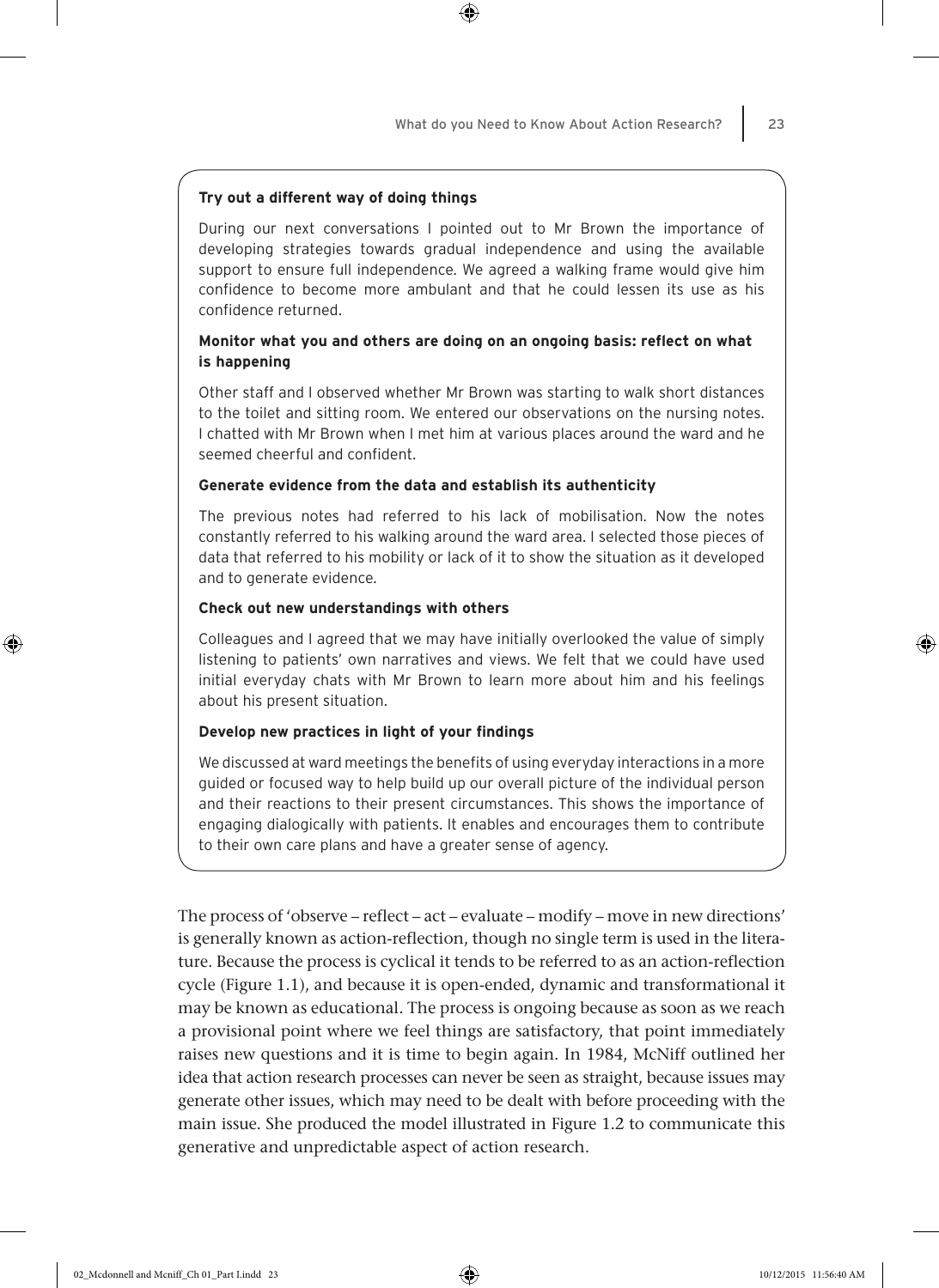

 $\textcircled{\scriptsize\textsf{P}}$ 

**Figure 1.2** Visual to represent a generative transformational evolutionary system (McNiff, 1984)

Implications of these ideas are explored below.

# **3. WHAT ARE THE CORE ASSUMPTIONS OF ACTION RESEARCH?**

Here are some of the most important assumptions of action research:

- Action research is values-based.
- Action research values and integrates all kinds of knowledge.
- This knowledge contributes to the generation of new theory.
- Action research is emergent and developmental.
- Action research is collaborative and inclusive.

#### Action research is values-based

Action research is values-based, and, like nursing, is always to do with care and respect for the other. This means it is democratic, egalitarian and ethical, because all people are valued equally. This idea is shown most strikingly in how people position themselves in relation to others, especially when explaining their choice of positioning as outsider or insider in the research. These ideas are developed in Chapter 3.

#### Action research values and integrates all kinds of knowledge

We said above that the aim of doing action research is to create knowledge and generate theory. However, it is important to appreciate that there are different kinds of knowledge; the main kinds are as follows:

- know-that;
- know-how;
- personal knowledge.

02\_Mcdonnell and Mcniff\_Ch 01\_Part I.indd 24 10/12/2015 11:56:40 AM

⊕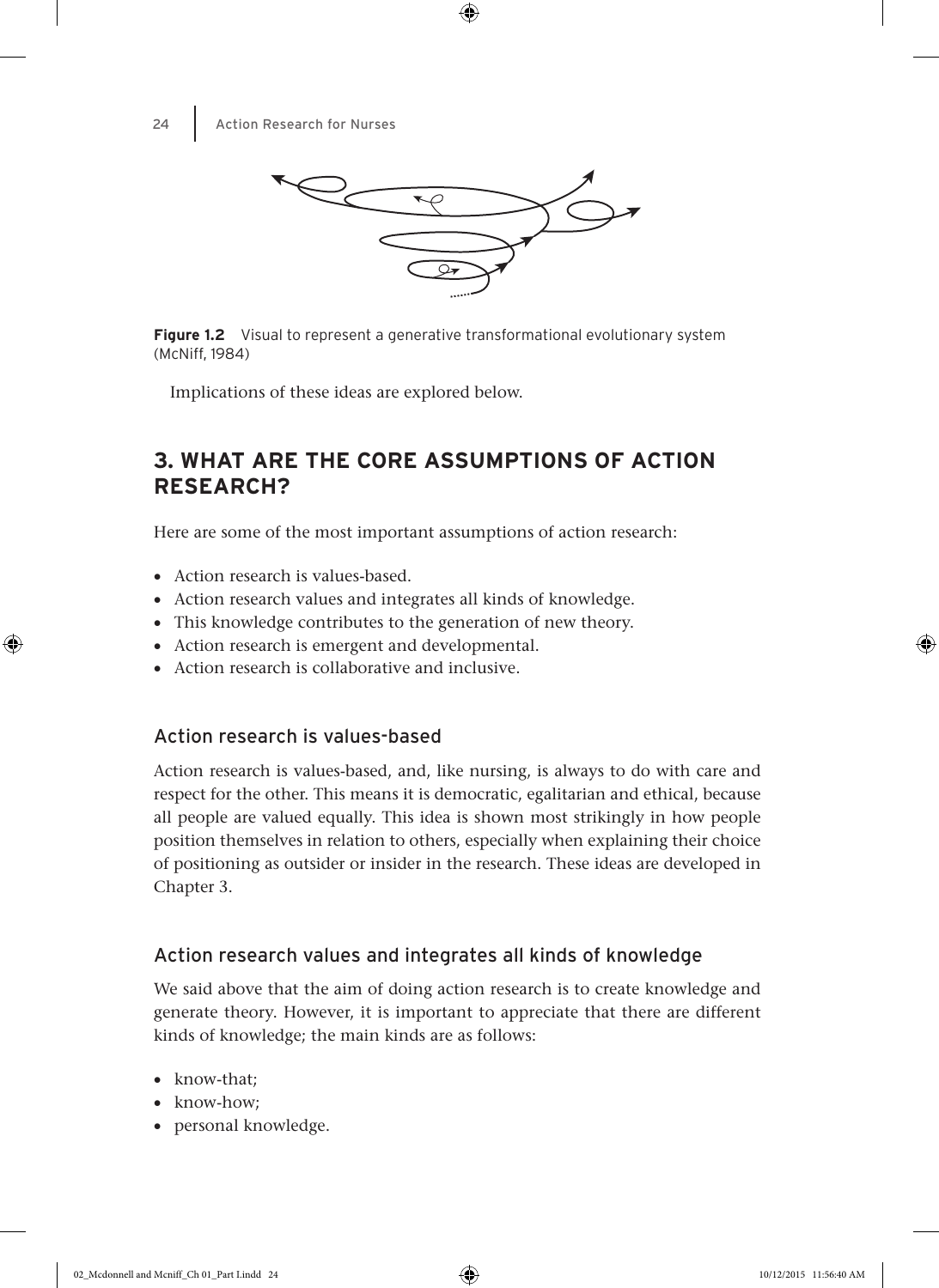*Know-that* is also called propositional or factual knowledge and refers to knowledge about facts and figures. You test the validity of knowledge claims through pointing to empirical evidence: you can say, 'I know that today is Friday because it says so on today's newspaper'. Know-that is essential for nursing practices: you say, 'I know that patients need regular hydration', so you ensure that your patients get regular hydration. Knowledge of treatments and procedures is usually acquired from external sources such as books and other more knowledgeable people. It is also linked strongly with technical knowledge, which is essential for knowing about technology in patients' treatments.

 $\textcircled{\scriptsize{*}}$ 

*Know-how* is also called procedural knowledge and refers to skills and competencies and the application of procedures. It is a core element of nursing practice. Nurses need to build up their skills and expertise on a systematic basis. You demonstrate the validity of your claim that you are a skilled nurse by showing how you do things: you show that you can give an injection skilfully by doing it. Your evidence of the validity of your knowledge claim is in the testimony of your patient who says they didn't feel a thing.

*Personal knowledge* refers to the wisdom of practice and is linked strongly with common sense, built up through experience. It is also linked with the idea of your values: you listen to the inner voice that tells you what to do. Often nurses work on intuition: they know what is the right thing to do at the right time and the right kind of words to use in a particular situation. Polanyi (1958, 1983) speaks about personal knowledge as the basis of wise practice. No one can teach you personal knowledge; you have to learn it for yourself. It is linked strongly with the Aristotelian idea of phronesis, that is, wisdom in practice.

When you do action research as a nurse you draw on all these different kinds of knowledge. You develop and use:

- propositional knowledge for knowing about a patient's illness and treatment;
- procedural knowledge for knowing how to treat a patient; and
- • personal knowledge for knowing what is the right thing to do at the right time in the patient's interests.

No one kind of knowledge is better than another, and they are all integrated within a nurse's practice. Unfortunately in today's university-based nursing education, know-that is given priority over all other kinds. Professionalism is reduced to what you know rather than how you know it or how you use your knowledge. It is a narrow, barren epistemology, with a focus on pieces of information, while not recognising that you need a different kind of interpretive capacity, usually acquired through experience, to bring all the pieces together as meaningful wholes.

02\_Mcdonnell and Mcniff\_Ch 01\_Part I.indd 25 10/12/2015 11:56:40 AM

♠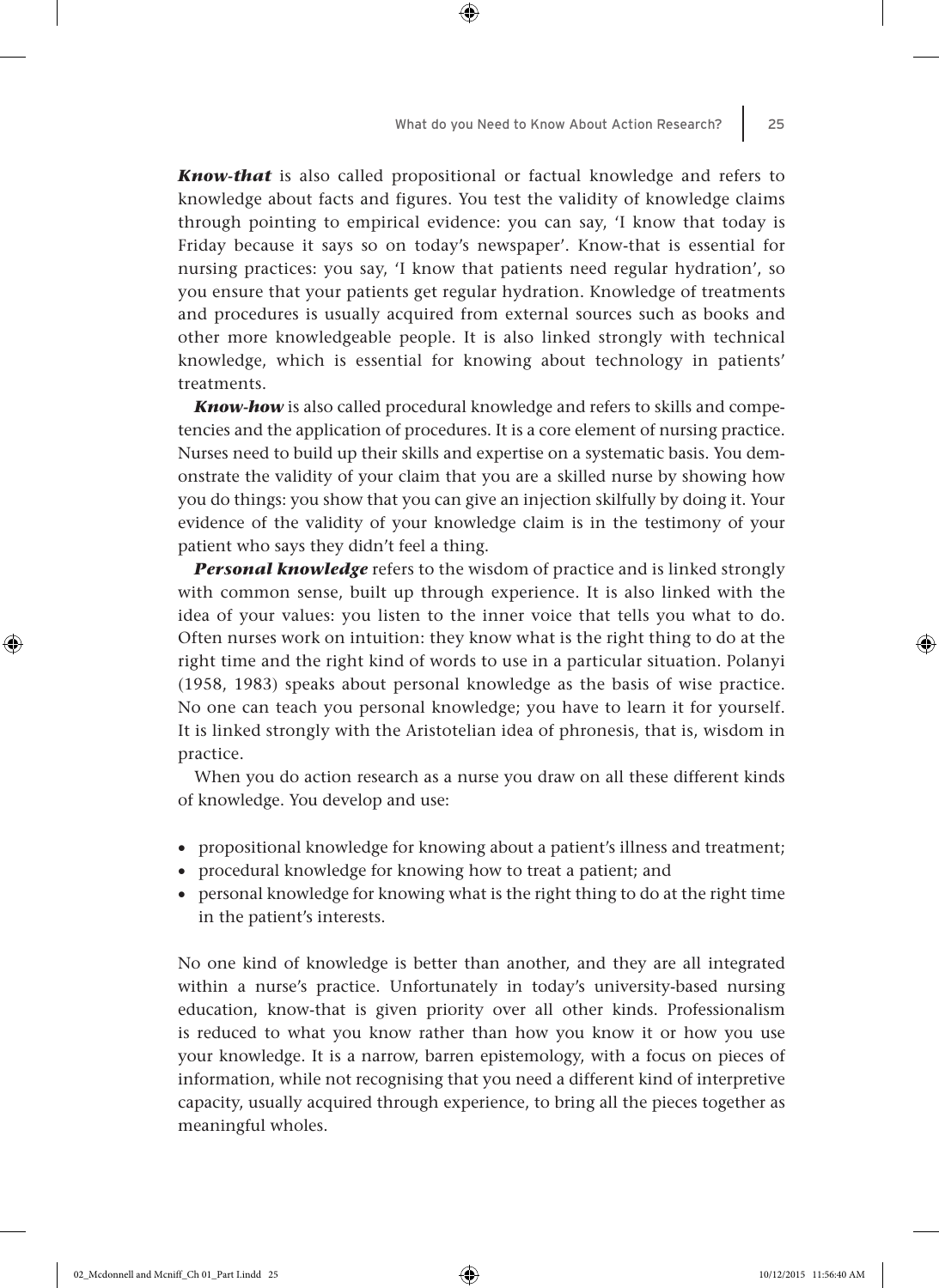#### Knowledge contributes to generating new theory

It is understood that knowledge can contribute to the generation of new theory. The word 'theory' means, broadly speaking, 'an explanation'. If you say, 'I have a theory about nutrition and recovery' you are saying, 'I know how nutrition and recovery work' and 'I can explain why they work in this way'. There is nothing mysterious about the idea of theory. We all have millions of theories about the way the world works, and we are constantly creating new ones. For example, you might find through experience that it is wise to start medication rounds earlier to allow for interruptions and avoid hurrying, which can lead to errors.

⊕

As with knowledge, there are different kinds of theory, including abstract theory and personal theory (there are other kinds, too, which we will not go into here).

*Abstract theory* (also called 'conceptual' or 'propositional' theory) is the kind of theory usually found in textbooks. As with propositional knowledge (know-that), it is the dominant form of theory used in universities. Nurses are expected to apply other people's abstract theories to their practices. These kinds of theories work from an idealised 'if only …' perspective: Kant thought perpetual peace was possible if only people would behave in a certain way (see Bohman and Lutz-Bachmann, 1997). Habermas (1976) thought that an ideal speech situation would be possible if only … and Rawls (1972) proposed a theory of justice that would work if only … . These idealistic theories set out what a perfect world would look like. Unfortunately, they do not tell us how to get people to behave in such a way as to make the theory come true. To achieve this we need practical theories of real-life practice.

*Personal practical theory* is the kind of theory that people create for themselves. They study and monitor what they are doing, gather data to show the processes involved, and generate evidence from the data to ground their emergent claims to knowledge. You could say, 'I have come to understand why it is important to turn patients regularly' and you can compare this knowledge with the theories you read in the literature about the need to turn patients regularly to avoid pressure ulcers. However, while practical practice-generated theory helps us understand and explain how to improve practice, traditionalist academics are unlikely to accept it as valid theory. Back to the politics of knowledge.

#### Action research is emergent and developmental

When you do action research you ask questions and look for new understandings, not for final answers; this makes it distinctive from traditional social science research that focuses on getting to an end point where all answers will be revealed. In action research you begin from where you are, wherever this may be: you ask, 'What is happening in this place at this moment?' and you take stock so that you can work forward from there. This idea mirrors real life: we are always in the middle of something, and each ending is a new beginning. It is the same in nursing, which begins with the patient in the here and now. When you

♠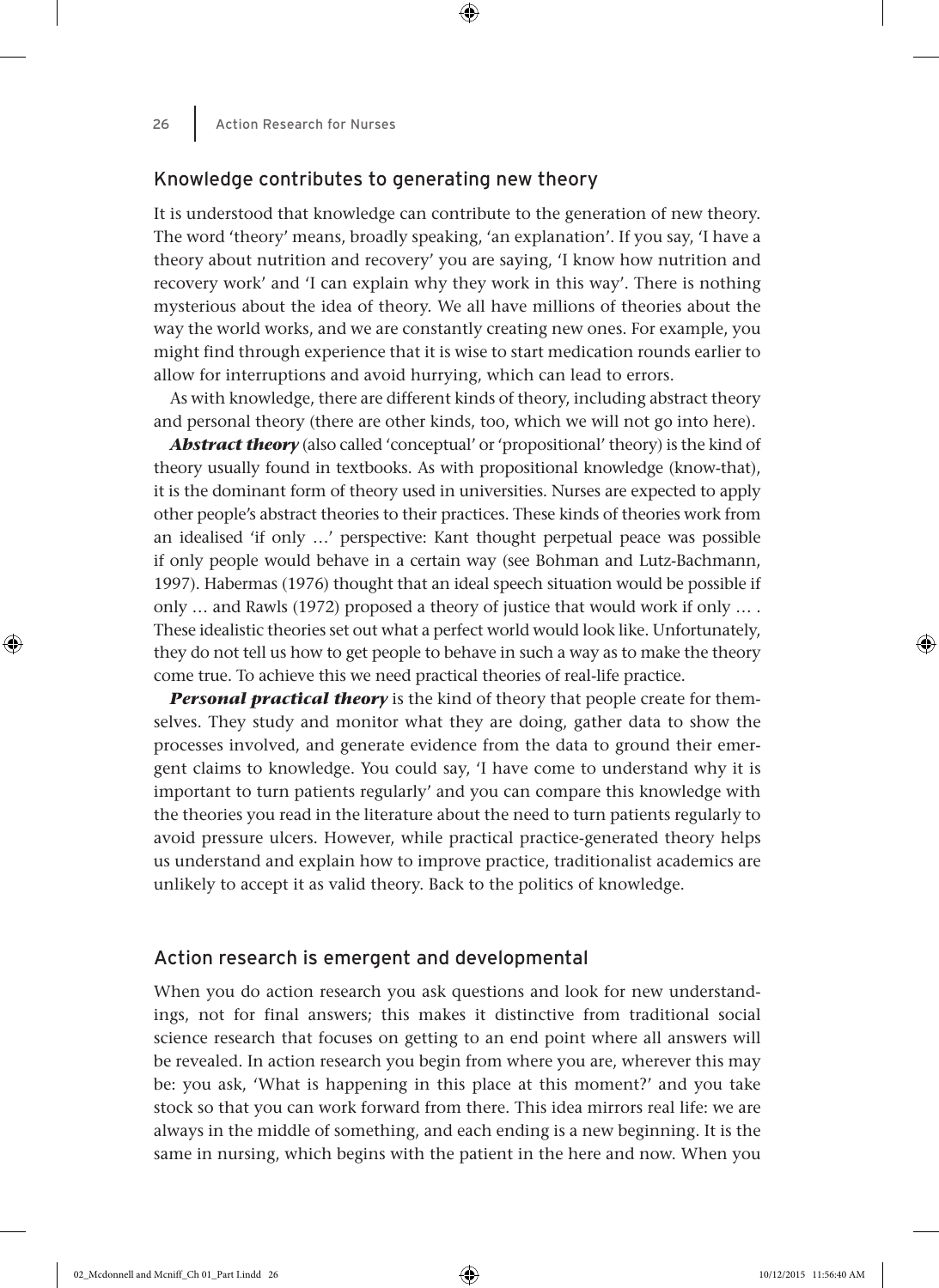research your nursing practice in action you ask questions about intriguing or puzzling situations, so you can work out a better way of doing things. You always start from where your patient is, not from where you wish they were, although you would have a vision of where you hope they will be – in full health and full engagement with life. You do research into your actions to help you get to where you wish them and yourself to be.

 $\bigoplus$ 

#### Action research is pluralistic, collaborative and inclusive

Action research has always been linked with the idea of popular movements towards democracy and social justice. Accounts of its historical development appear in Greenwood and Levin (2007), Noffke (2009), McNiff (2013, 2014) and others. Most commentators agree that action research has been around since at least the 1930s, in different contexts committed to collaborative working (see for example, Stringer, 2007). They also agree that authors such as Freire (1970) and Dewey (1963) provided a theoretical basis for action research, though they were not identified as action researchers. The name 'action research' became popularised during the 1930s and 1940s, primarily through the work of Lewin (1946), who emphasised the need for the involvement of all in work situations. So it is commonly agreed that action research is pluralistic: everyone is acknowledged as of equal worth and equal status, and should be free to pursue the kind of life they wish to lead in negotiation with others. This carries considerable implications for nursing, because it means seeing everyone, including patients, as people in their own right. It means prioritising patients' interests above the organisation's: this has major implications for what counts as appropriate practices in nursing, and especially what counts as ethical behaviours (Chapter 3).

We now turn to the purposes and uses of action research.

# **4. PURPOSES AND USES OF ACTION RESEARCH**

Action research is today used around the world in different ways. Two of the most important are:

- as a form of professional learning;
- • as a form of social and political activism.

#### Action research as a form of professional learning

These days action research is widely seen as a powerful form of professional learning. It has been particularly well developed in education, specifically in relation to teaching and pedagogy (Carr and Kemmis, 1986; Elliott, 1991), and is now

02\_Mcdonnell and Mcniff\_Ch 01\_Part I.indd 27 10/12/2015 11:56:40 AM

♠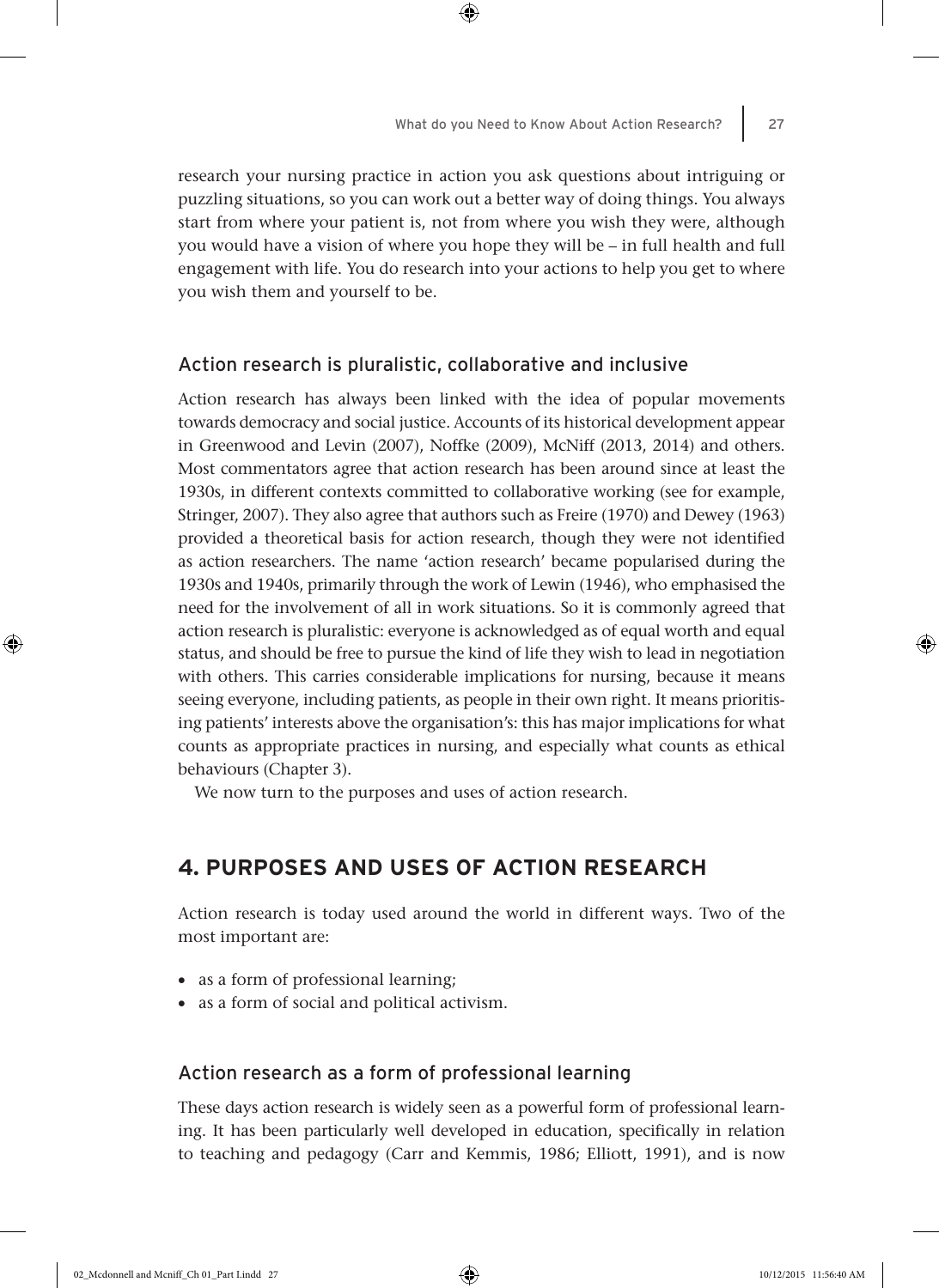becoming established in nursing and related disciplines (Higgs and Titchen, 2001; Higgs et al., 2011). When people do action research they transform traditionalist models of teaching (the idea that in order to learn you have to be taught) into models of learning (everyone can learn for themselves). This has huge implications for traditional forms of nurse education, which tend to be based on a model of teaching: even in episodes of self-directed learning there is still the assumption that the student will go to the existing literatures. When people do action research they investigate their practices at first hand, including how they learn, individually and collectively. Collaborative learning and researching is a great way for individuals to explore their capacity for knowledge creation together.

⊕

These ideas were given especial importance through the development of the new scholarship, an approach developed by Boyer (1990), who spoke of the need for university teachers to develop different forms of pedagogy and integrate different forms of enquiry. He talked about the need for a scholarship of teaching, which involved:

- a scholarship of discovery, when you find out facts;
- a scholarship of integration, where you put the facts in perspective and make connections across disciplines;
- a scholarship of application, where you apply what you find to new areas;
- a scholarship of teaching, which begins with what the teacher knows and transforms and extends it. In this book we argue for a new scholarship of nursing.

These ideas were complemented in 1994 by Gibbons et al. who distinguished 'Mode 1' and 'Mode 2' forms of knowledge production. In Mode 1 forms, they said, knowledge is seen as disciplinary, static and hierarchically ordered, whereas Mode 2 forms are diverse, dynamic and 'socially accountable and reflexive' (p. 3). Mode 2 forms of knowledge production focus on solving problems and improving practices, are relevant to specific social situations and can be adapted to future similar contexts; we can learn from what we are doing and we can develop and adapt our learning. These ideas about Mode 1 and Mode 2 forms are similar to those described by Rolfe (1998) who refers to Popper's 'two worlds of knowledge'. Popper spoke about 'World 3 knowledge', which could be 'found in books, journals and other publicly accessible media' (Rolfe, 1998: viii), and World 2 knowledge, which is about what people know about themselves but is not in the public domain (World 1 knowledge is about knowledge of objects). Rolfe emphasises the importance for nurses of distinguishing between World 3 and World 2 kinds of knowledge:

Scientific World 3 knowledge tells us how patients with a certain illness *tend* to respond to a particular treatment, whereas personal World 2 knowledge allows us to look beyond the illness to the patient himself [sic]. (1998: viii; italics in original)

Professional education requires the integration of all forms of knowledge.

02\_Mcdonnell and Mcniff\_Ch 01\_Part I.indd 28 10/12/2015 11:56:40 AM

♠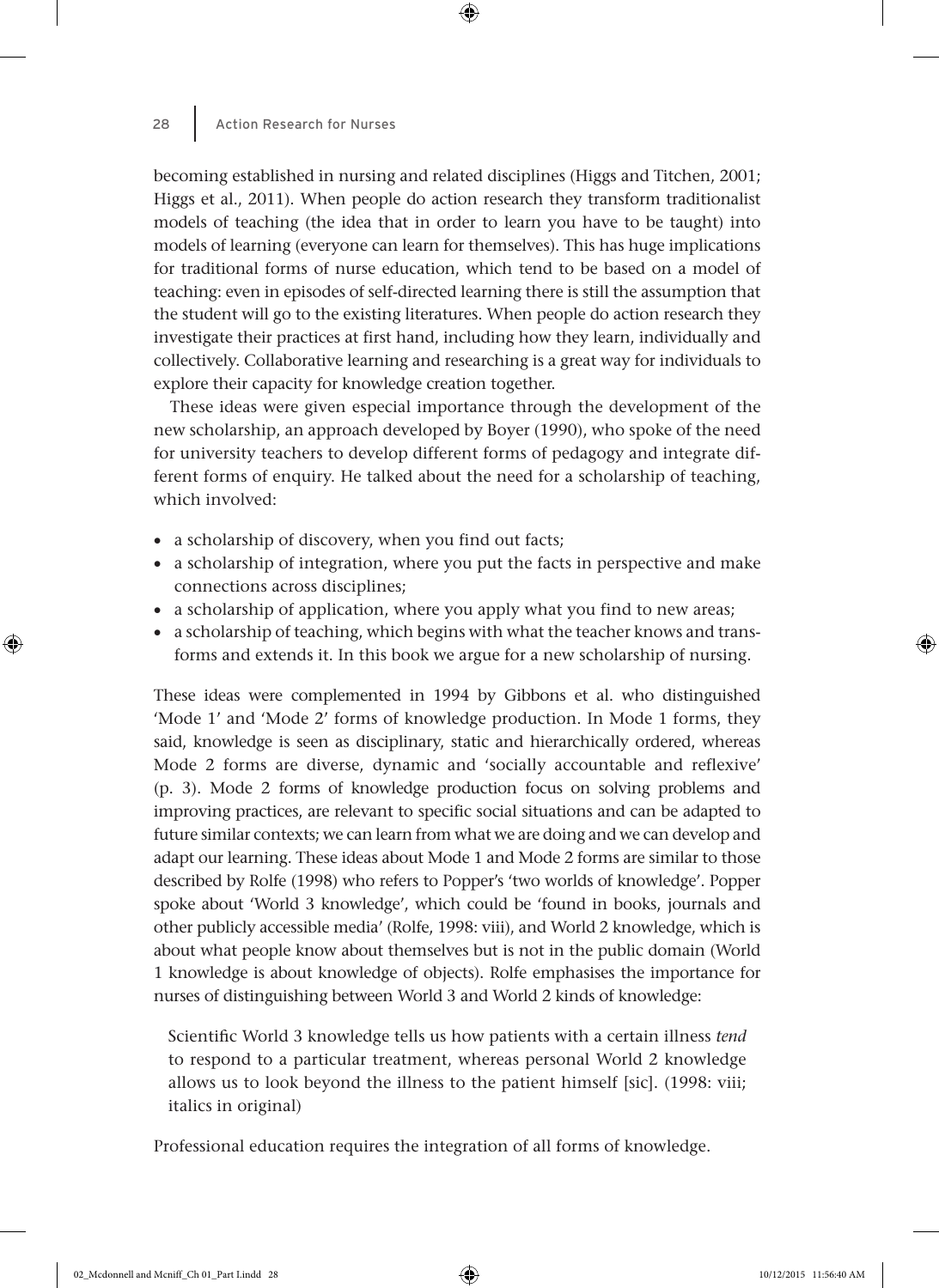#### Action research as a form of social and political activism

This idea that all people can learn has special implications for nursing because it means that nurses and their patients and families may be included in debates about what counts as nursing knowledge and practice, and how these can be used for the benefit of all. This development is part of wider world movements towards increasing democracy and the inclusion of all people, including those on the fringes of mainstream society.

 $\textcircled{\scriptsize{*}}$ 

In his Masters dissertation (2006), Odd Edvardsen tells the story of how he and his colleagues worked with local nurses and medics to set up a chain of survival networks in Kurdish North Iraq, to help them develop the skills and knowledge to support themselves. He writes:

My study shows the importance of having a network of actors who are deeply rooted in the local context in which one operates. In this way the intervention can develop according to the villagers' needs. This close contact with the realities of the villagers has made it possible for the project to develop according to changes in the injury panorama and also to start taking care of all those who have been exposed to injuries. The need to increase their competence has brought the chain of survival into the local health institutions. The challenges in the future will be to implement the model within the framework of the public trauma care system in the province. (Edvardsen, 2006: 3)

A major implication of the above is that action research and nursing are both real-world, living processes; they are always changing and have the potential to influence wider change processes. They are also always socially-oriented, and are therefore political because deliberate human interactions are always political in one way or another. This has considerable implications because it raises questions about how we understand processes of change, how we position ourselves in relation to other people, and how we understand the purposes of our work as nurses and researchers.

These aspects are explored further in Chapter 2, where we speak about why nurses should do action research, and whose interests this serves.

#### **SUMMARY**

♠

This chapter has outlined what you need to know about action research. It has first considered what is involved in all kinds of research, followed by descriptions of how action research is distinctive, how you do it, and some of its core assumptions. Some of the purposes and aims of action research have also been identified.

02\_Mcdonnell and Mcniff\_Ch 01\_Part I.indd 29 10/12/2015 11:56:40 AM